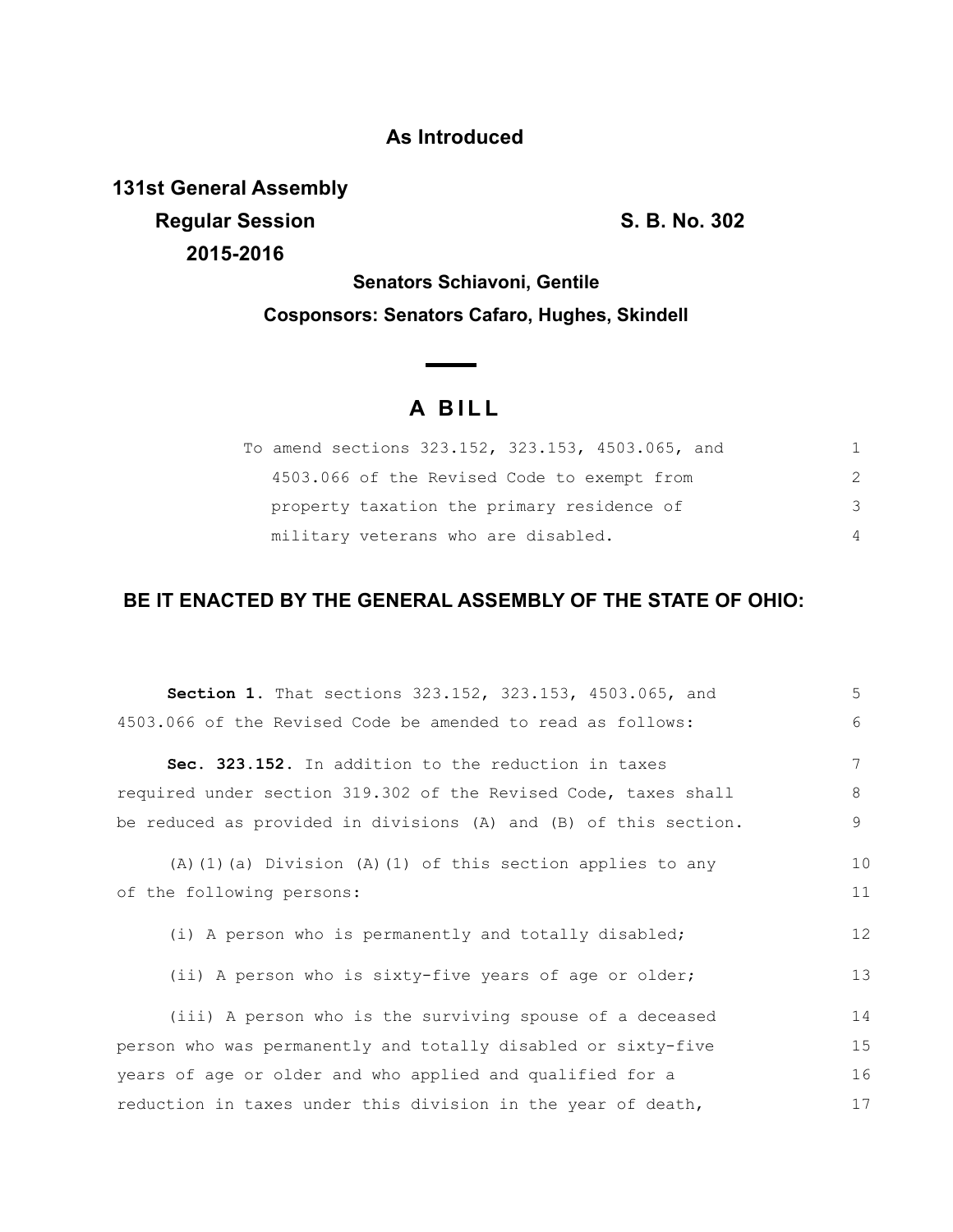provided the surviving spouse is at least fifty-nine but not sixty-five or more years of age on the date the deceased spouse dies.

(b) Real property taxes on a homestead owned and occupied, or a homestead in a housing cooperative occupied, by a person to whom division (A)(1) of this section applies shall be reduced for each year for which an application for the reduction has been approved. The reduction shall equal one of the following amounts, as applicable to the person:

(i) If the person received a reduction under division (A) (1) of this section for tax year 2006, the greater of the reduction for that tax year or the amount computed under division (A)(1)(c) of this section; 27 28 29 30

(ii) If the person received, for any homestead, a reduction under division (A)(1) of this section for tax year 2013 or under division (A) of section 4503.065 of the Revised Code for tax year 2014 or the person is the surviving spouse of such a person and the surviving spouse is at least fifty-nine years of age on the date the deceased spouse dies, the amount computed under division (A)(1)(c) of this section. For purposes of divisions  $(A)$   $(1)$   $(b)$   $(ii)$  and  $(iii)$  of this section, a person receives a reduction under division (A)(1) of this section or under division (A) of section 4503.065 of the Revised Code for tax year 2013 or 2014, respectively, if the person files a late application for that respective tax year that is approved by the county auditor under section 323.153 or 4503.066 of the Revised Code.

(iii) If the person is not described in division (A)(1)(b) (i) or (ii) of this section and the person's total income does not exceed thirty thousand dollars, as adjusted under division 45 46 47

18 19 20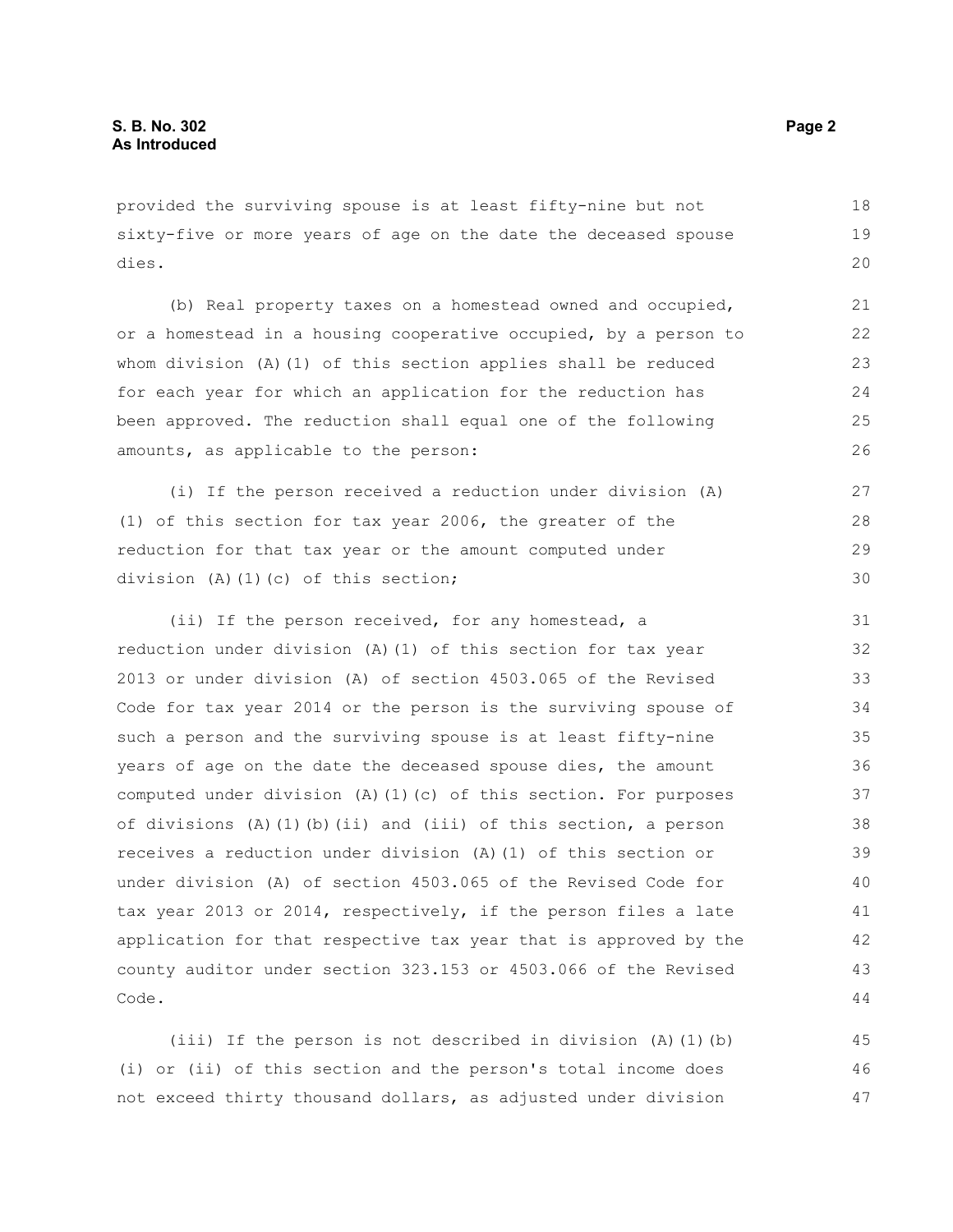(A)(1)(d) of this section, the amount computed under division (A)(1)(c) of this section. (c) The amount of the reduction under division  $(A)$   $(1)$   $(c)$ of this section equals the product of the following: (i) Twenty-five thousand dollars of the true value of the property in money; (ii) The assessment percentage established by the tax commissioner under division (B) of section 5715.01 of the Revised Code, not to exceed thirty-five per cent; (iii) The effective tax rate used to calculate the taxes charged against the property for the current year, where "effective tax rate" is defined as in section 323.08 of the Revised Code; (iv) The quantity equal to one minus the sum of the percentage reductions in taxes received by the property for the current tax year under section 319.302 of the Revised Code and division (B) of section 323.152 of the Revised Code. (d) Each calendar year, the tax commissioner shall adjust the total income threshold described in division (A)(1)(b)(iii) of this section by completing the following calculations in September of each year: (i) Determine the percentage increase in the gross 48 49 50 51 52 53 54 55 56 57 58 59 60 61 62 63 64 65 66 67 68 69

domestic product deflator determined by the bureau of economic analysis of the United States department of commerce from the first day of January of the preceding calendar year to the last day of December of the preceding calendar year; 70 71 72 73

(ii) Multiply that percentage increase by the total income threshold for the current tax year; 74 75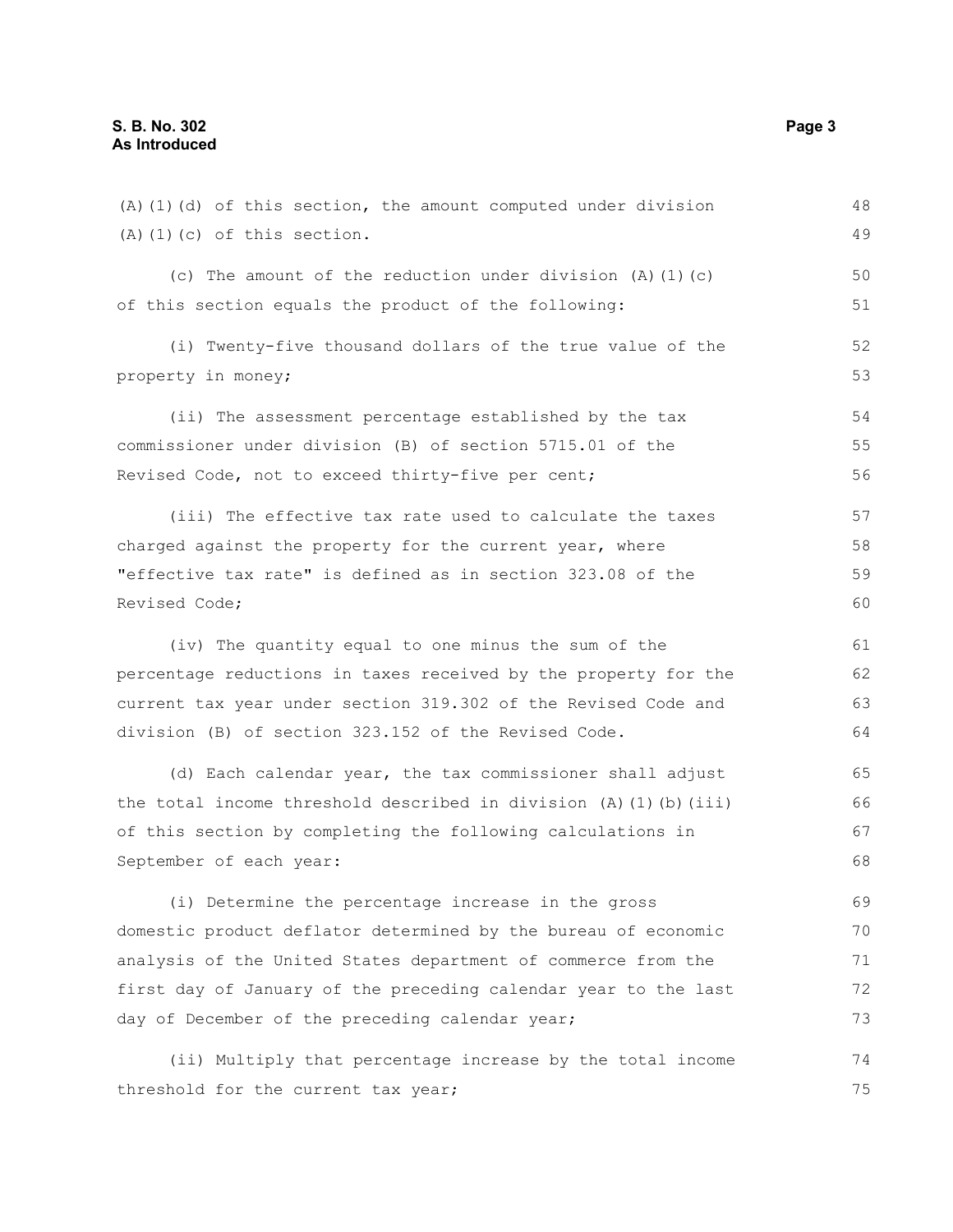### **S. B. No. 302 Page 4 As Introduced**

(iii) Add the resulting product to the total income threshold for the current tax year; (iv) Round the resulting sum to the nearest multiple of one hundred dollars. The commissioner shall certify the amount resulting from the adjustment to each county auditor not later than the first day of December each year. The certified amount applies to the following tax year for persons described in division (A)(1)(b) (iii) of this section. The commissioner shall not make the adjustment in any calendar year in which the amount resulting from the adjustment would be less than the total income threshold for the current tax year. (2) A homestead owned and occupied by a disabled veteran shall be exempted from taxation. Real property taxes on a homestead owned and occupied, or a homestead in a housing cooperative occupied, by a disabled veteran shall be reduced  $f^{\text{def}}$ each year for which an application for the reduction has been approved. The reduction shall equal the product obtained by multiplying fifty thousand dollars of the true value of the property in money by the amounts described in divisions  $(A)$   $(1)$  $(e)$  (ii) to (iv) of this section by the portion of taxes attributed to the homestead under section 323.159 of the Revised Code. The exemption or reduction is in lieu of any reduction under section 323.158 of the Revised Code or division (A)(1) of this section. The exemption or reduction applies to only one homestead owned and occupied by a disabled veteran. For the purposes of sections 323.153, 323.154, 323.155, 323.156, and 4503.064 of the Revised Code, the exemption under division (A) (2) of this section is a reduction in taxes in the amount of the current taxes that would have been charged and payable against 76 77 78 79 80 81 82 83 84 85 86 87 88 89 90 91 92 93 94 95 96 97 98 99 100 101 102 103 104 105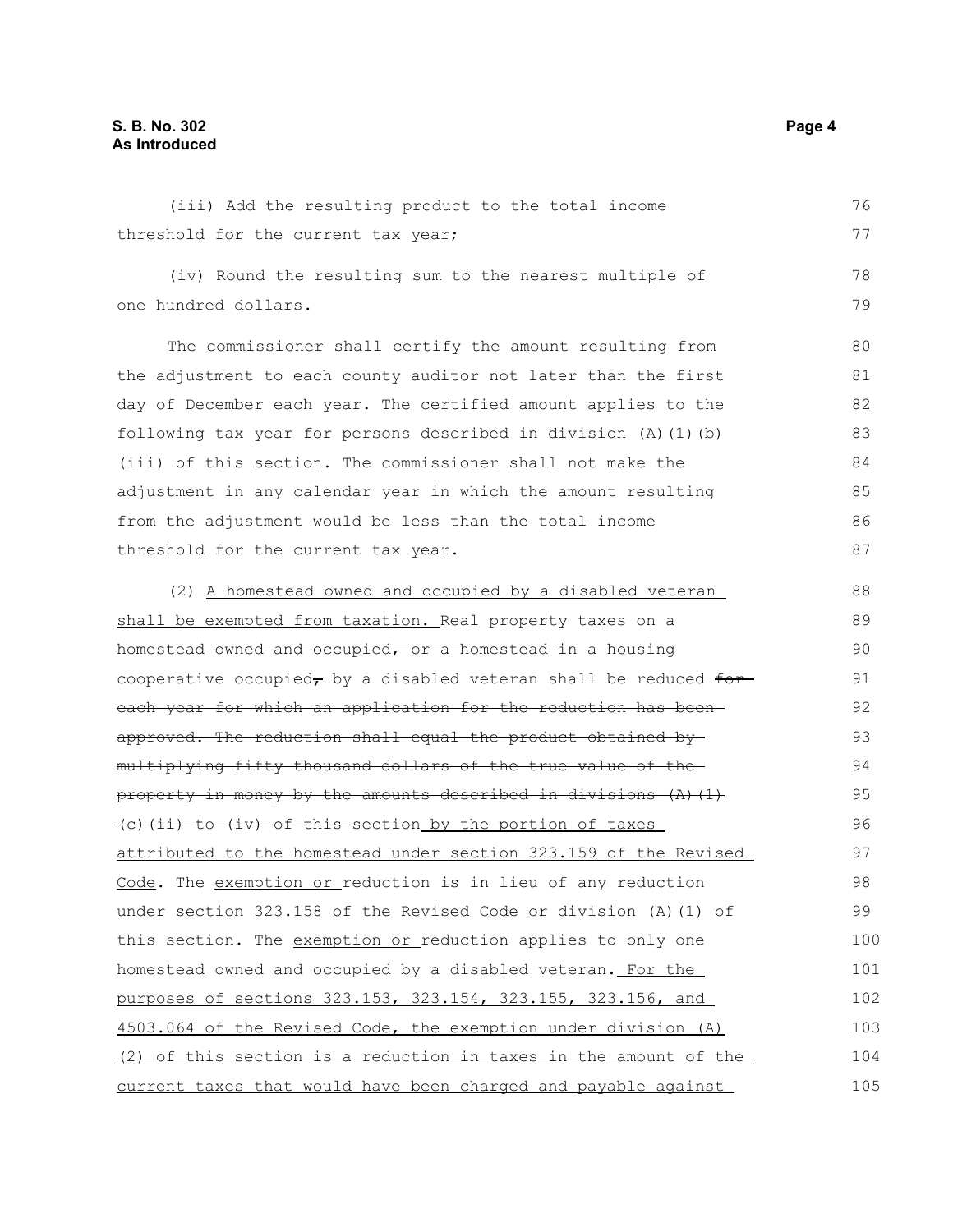#### the homestead if the homestead had not been exempted.

If a homestead qualifies for a-an exemption or reduction in taxes under division (A)(2) of this section for the year in which the disabled veteran dies, and the disabled veteran is survived by a spouse who occupied the homestead when the disabled veteran died and who acquires ownership of the homestead or, in the case of a homestead that is a unit in a housing cooperative, continues to occupy the homestead, the exemption or reduction shall continue through the year in which the surviving spouse dies or remarries. 107 108 109 110 111 112 113 114 115

(B) To provide a partial exemption, real property taxes on any homestead, and manufactured home taxes on any manufactured or mobile home on which a manufactured home tax is assessed pursuant to division (D)(2) of section 4503.06 of the Revised Code, shall be reduced for each year for which an application for the reduction has been approved. The amount of the reduction shall equal two and one-half per cent of the amount of taxes to be levied by qualifying levies on the homestead or the manufactured or mobile home after applying section 319.301 of the Revised Code. For the purposes of this division, "qualifying levy" has the same meaning as in section 319.302 of the Revised Code. 116 117 118 119 120 121 122 123 124 125 126 127

(C) The reductions and exemption granted by this section do not apply to special assessments or respread of assessments levied against the homestead, and if there is a transfer of ownership subsequent to the filing of an application for a reduction in taxes, such reductions are not forfeited for such year by virtue of such transfer. 128 129 130 131 132 133

(D) The reductions in taxable value referred to in this section shall be applied solely as a factor for the purpose of 134 135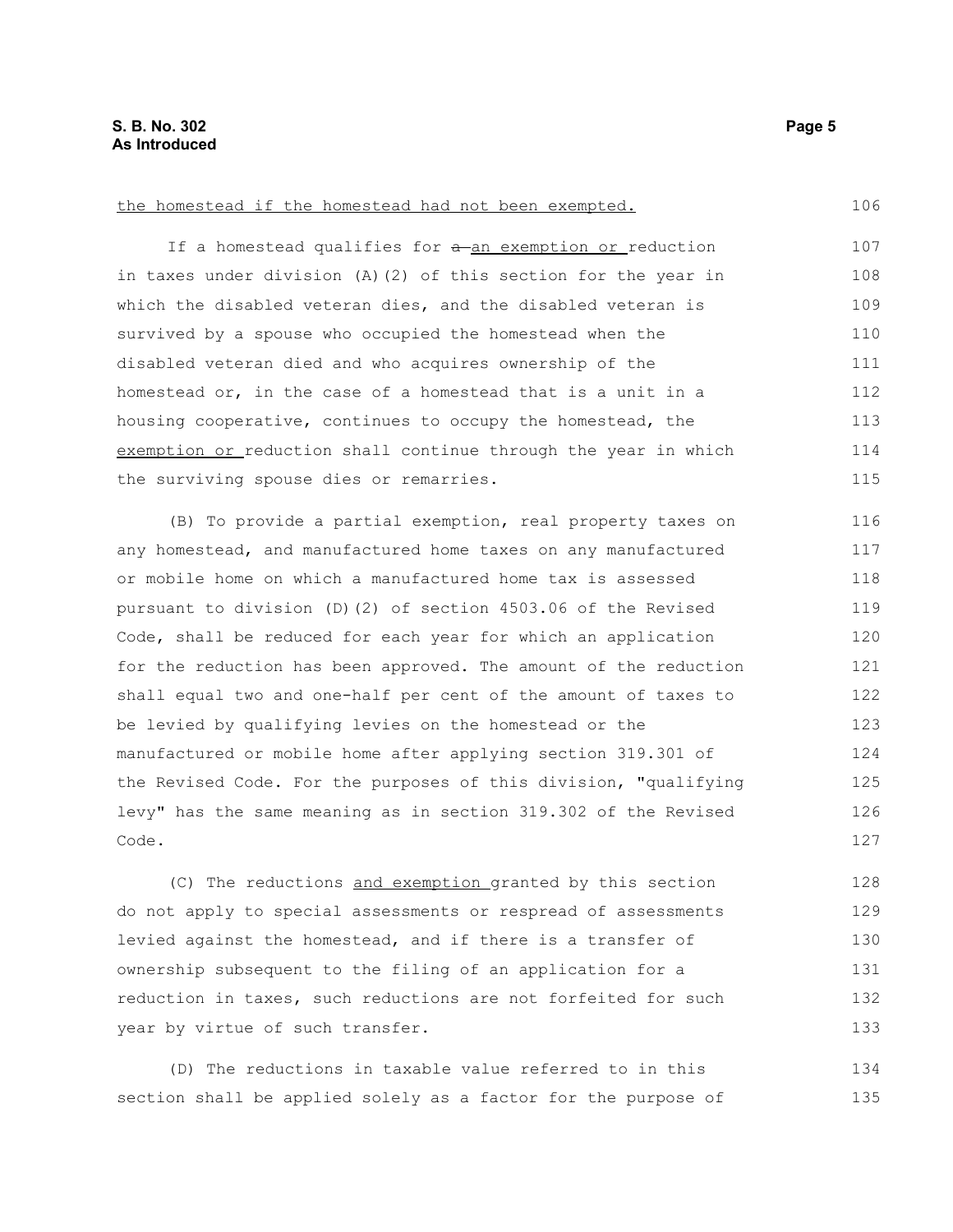| computing the reduction of taxes under this section, and the     | 136 |
|------------------------------------------------------------------|-----|
| reductions and the exemption shall not affect the total value of | 137 |
| property in any subdivision or taxing district as listed and     | 138 |
| assessed for taxation on the tax lists and duplicates, or any    | 139 |
| direct or indirect limitations on indebtedness of a subdivision  | 140 |
| or taxing district. If after application of sections 5705.31 and | 141 |
| 5705.32 of the Revised Code, including the allocation of all     | 142 |
| levies within the ten-mill limitation to debt charges to the     | 143 |
| extent therein provided, there would be insufficient funds for   | 144 |
| payment of debt charges not provided for by levies in excess of  | 145 |
| the ten-mill limitation, the reduction of taxes provided for in  | 146 |
| sections 323.151 to 323.159 of the Revised Code shall be         | 147 |
| proportionately adjusted to the extent necessary to provide such | 148 |
| funds from levies within the ten-mill limitation.                | 149 |
| (E) No reduction in taxes or exemption from taxation shall       | 150 |

(E) No reduction in taxes or exemption from taxation shall be made on the taxes due on under this section for the homestead of any person convicted of violating division (D) or (E) of section 323.153 of the Revised Code for a period of three years following the conviction.

**Sec. 323.153.** (A) To obtain a reduction in real property taxes under division (A) or (B) of section 323.152 of the Revised Code or in manufactured home taxes under division (B) of section 323.152 of the Revised Code, the owner shall file an application with the county auditor of the county in which the owner's homestead is located. 155 156 157 158 159 160

To obtain a reduction in real property taxes under division (A) of section 323.152 of the Revised Code, the occupant of a homestead in a housing cooperative shall file an application with the nonprofit corporation that owns and operates the housing cooperative, in accordance with this 161 162 163 164 165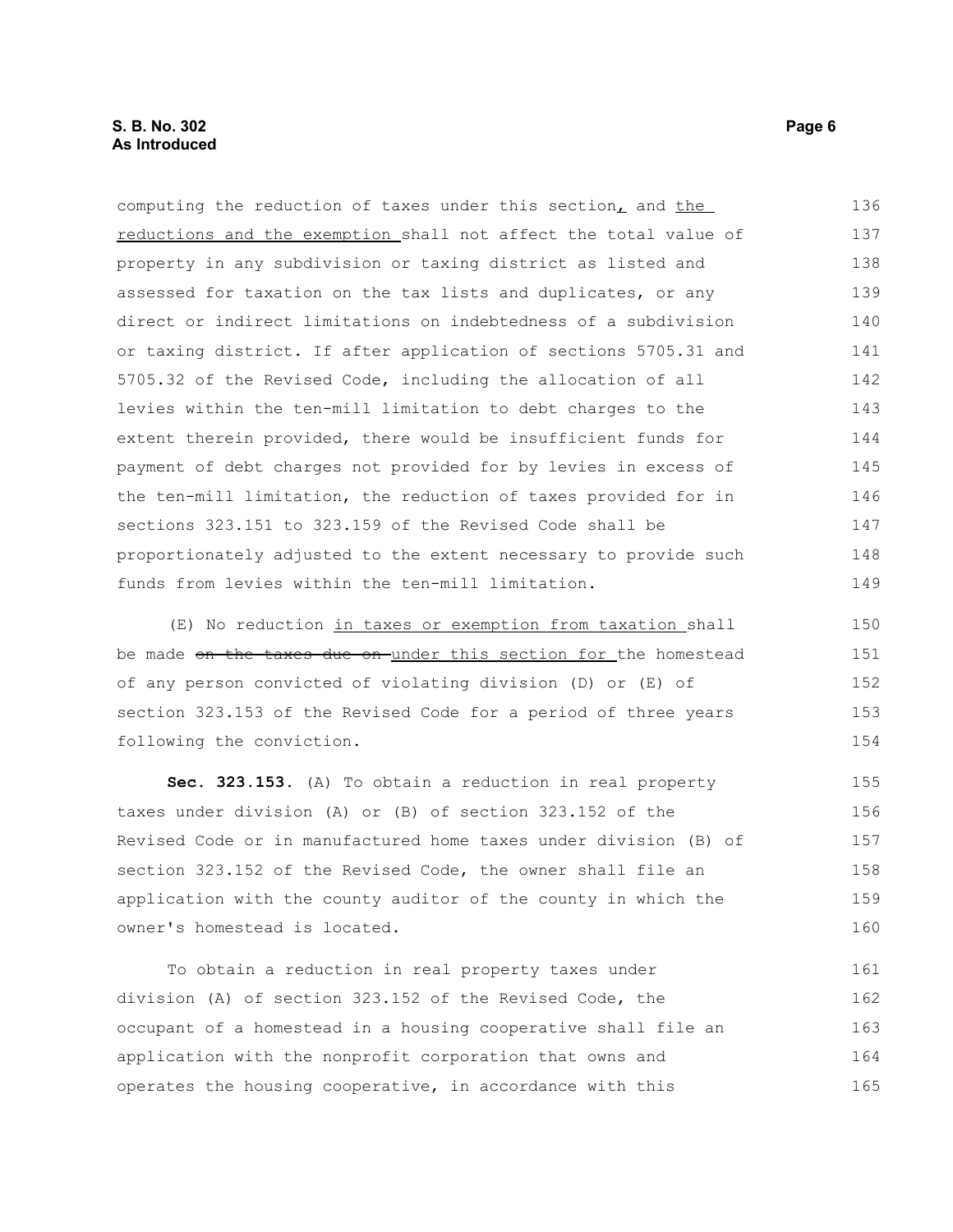paragraph. Not later than the first day of March each year, the corporation shall obtain applications from the county auditor's office and provide one to each new occupant. Not later than the first day of May, any occupant who may be eligible for a reduction in taxes under division (A) of section 323.152 of the Revised Code shall submit the completed application to the corporation. Not later than the fifteenth day of May, the corporation shall file all completed applications, and the information required by division (B) of section 323.159 of the Revised Code, with the county auditor of the county in which the occupants' homesteads are located. Continuing applications shall be furnished to an occupant in the manner provided in division (C)(4) of this section. 166 167 168 169 170 171 172 173 174 175 176 177 178

(1) An application for reduction based upon a physical disability shall be accompanied by a certificate signed by a physician, and an application for reduction based upon a mental disability shall be accompanied by a certificate signed by a physician or psychologist licensed to practice in this state, attesting to the fact that the applicant is permanently and totally disabled. The certificate shall be in a form that the tax commissioner requires and shall include the definition of permanently and totally disabled as set forth in section 323.151 of the Revised Code. An application for reduction based upon a disability certified as permanent and total by a state or federal agency having the function of so classifying persons shall be accompanied by a certificate from that agency. An application by a disabled veteran for the exemption or reduction under division (A)(2) of section 323.152 of the Revised Code shall be accompanied by a letter or other written confirmation from the United States department of veterans affairs, or its predecessor or successor agency, showing that the veteran 179 180 181 182 183 184 185 186 187 188 189 190 191 192 193 194 195 196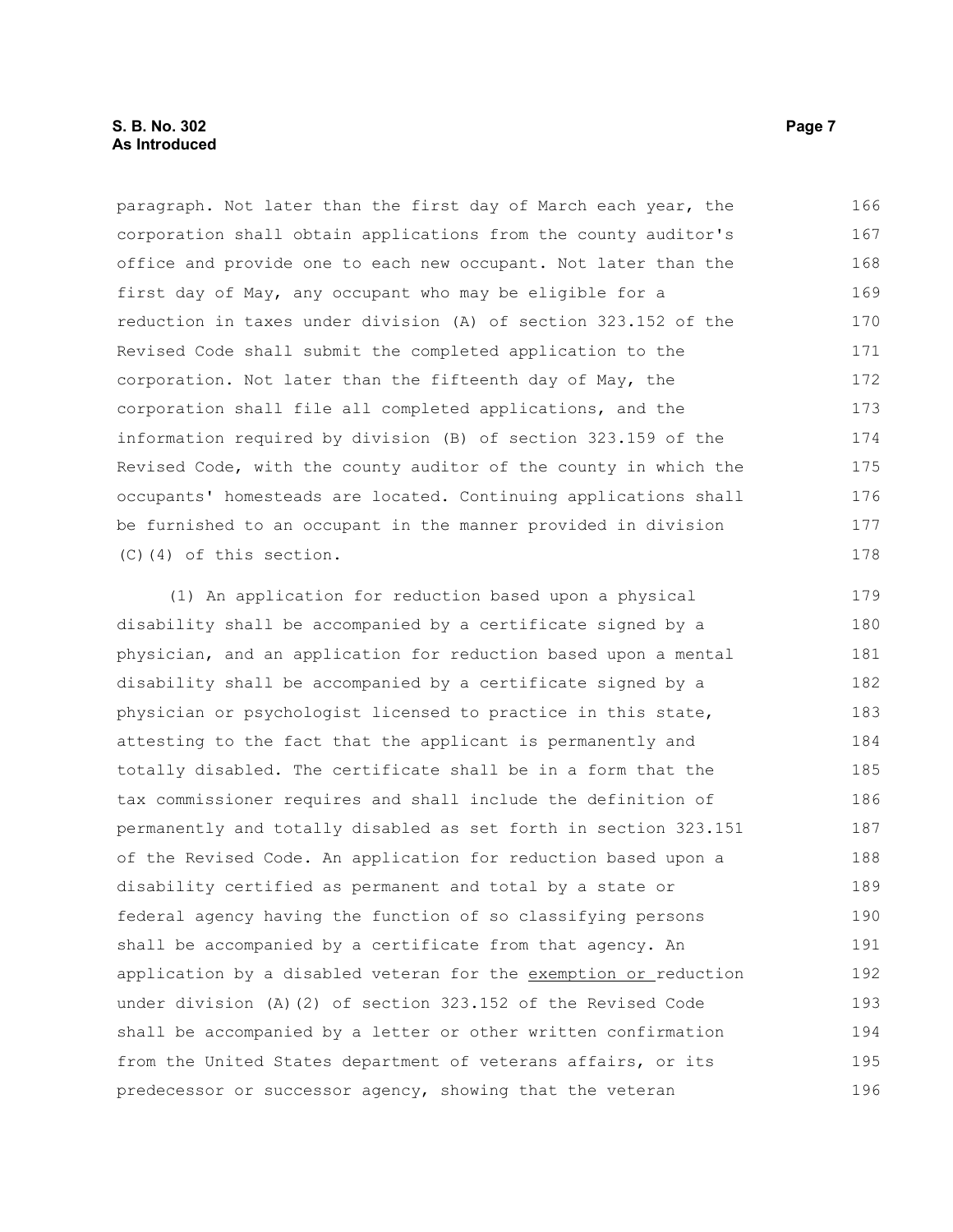qualifies as a disabled veteran.

An application for a reduction under division (A) of section 323.152 of the Revised Code constitutes a continuing application for a reduction in taxes for each year in which the dwelling is the applicant's homestead. 198 199 200 201

(2) An application for a reduction in taxes under division (B) of section 323.152 of the Revised Code shall be filed only if the homestead or manufactured or mobile home was transferred in the preceding year or did not qualify for and receive the reduction in taxes under that division for the preceding tax year. The application for homesteads transferred in the preceding year shall be incorporated into any form used by the county auditor to administer the tax law in respect to the conveyance of real property pursuant to section 319.20 of the Revised Code or of used manufactured homes or used mobile homes as defined in section 5739.0210 of the Revised Code. The owner of a manufactured or mobile home who has elected under division (D)(4) of section 4503.06 of the Revised Code to be taxed under division (D)(2) of that section for the ensuing year may file the application at the time of making that election. The application shall contain a statement that failure by the applicant to affirm on the application that the dwelling on the property conveyed is the applicant's homestead prohibits the owner from receiving the reduction in taxes until a proper application is filed within the period prescribed by division (A)(3) of this section. Such an application constitutes a continuing application for a reduction in taxes for each year in which the dwelling is the applicant's homestead. 202 203 204 205 206 207 208 209 210 211 212 213 214 215 216 217 218 219 220 221 222 223 224

(3) Failure to receive a new application filed under division (A)(1) or (2) or notification under division (C) of 225 226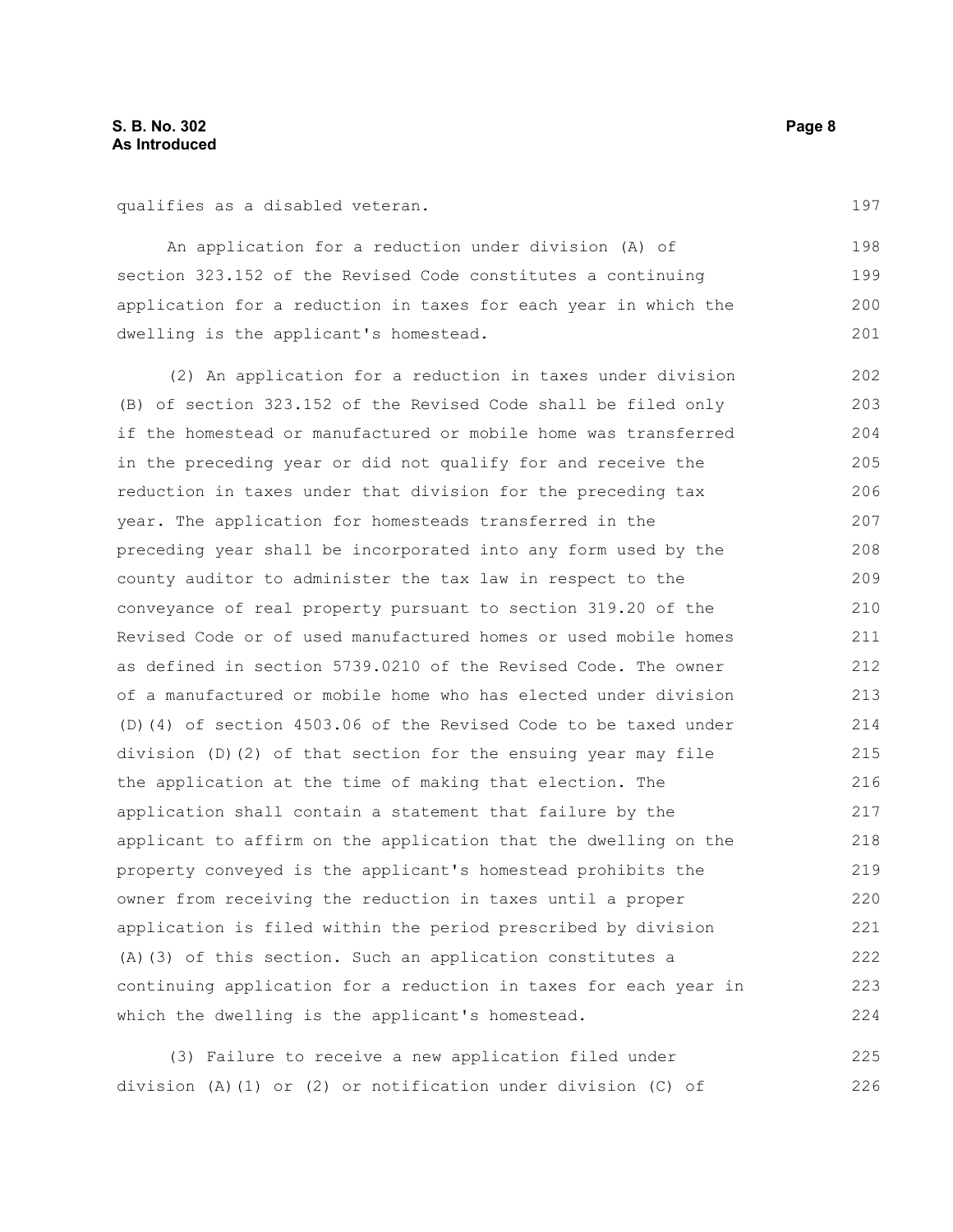#### **S. B. No. 302 Page 9 As Introduced**

this section after an application for reduction has been approved is prima-facie evidence that the original applicant is entitled to the reduction in taxes calculated on the basis of the information contained in the original application. The original application and any subsequent application, including any late application, shall be in the form of a signed statement and shall be filed after the first Monday in January and not later than the first Monday in June. The original application and any subsequent application for a reduction in real property taxes shall be filed in the year for which the reduction is sought. The original application and any subsequent application for a reduction in manufactured home taxes shall be filed in the year preceding the year for which the reduction is sought. The statement shall be on a form, devised and supplied by the tax commissioner, which shall require no more information than is necessary to establish the applicant's eligibility for the reduction in taxes and the amount of the reduction, and, except for homesteads that are units in a housing cooperative, shall include an affirmation by the applicant that ownership of the homestead was not acquired from a person, other than the applicant's spouse, related to the owner by consanguinity or affinity for the purpose of qualifying for the real property or manufactured home tax reduction provided for in division (A) or (B) of section 323.152 of the Revised Code. The form shall contain a statement that conviction of willfully falsifying information to obtain a reduction in taxes or failing to comply with division (C) of this section results in the revocation of the right to the reduction for a period of three years. In the case of an application for a reduction in taxes for persons described in division (A)(1)(b)(iii) of section 323.152 of the Revised Code, the form shall contain a statement that signing the application constitutes a delegation of authority by the 227 228 229 230 231 232 233 234 235 236 237 238 239 240 241 242 243 244 245 246 247 248 249 250 251 252 253 254 255 256 257 258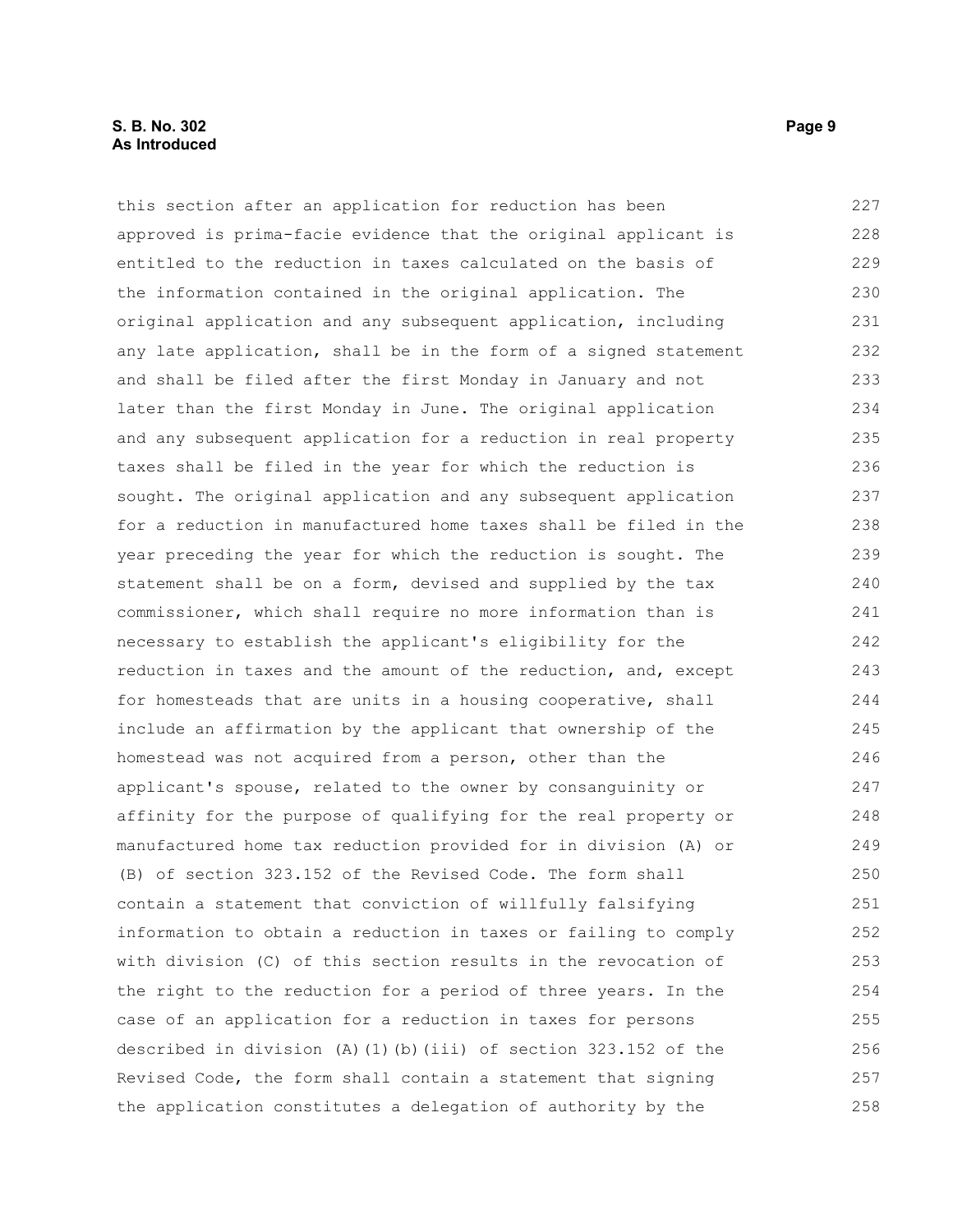#### **S. B. No. 302 Page 10 As Introduced**

applicant to the tax commissioner or the county auditor, individually or in consultation with each other, to examine any tax or financial records relating to the income of the applicant as stated on the application for the purpose of determining eligibility for the exemption or a possible violation of division (D) or (E) of this section. 259 260 261 262 263 264

(B) A late application for a tax reduction for the year preceding the year in which an original application is filed, or for a reduction in manufactured home taxes for the year in which an original application is filed, may be filed with the original application. If the county auditor determines the information contained in the late application is correct, the auditor shall determine the amount of the reduction in taxes to which the applicant would have been entitled for the preceding tax year had the applicant's application been timely filed and approved in that year. 265 266 267 268 269 270 271 272 273 274

The amount of such reduction shall be treated by the auditor as an overpayment of taxes by the applicant and shall be refunded in the manner prescribed in section 5715.22 of the Revised Code for making refunds of overpayments. On the first day of July of each year, the county auditor shall certify the total amount of the reductions in taxes made in the current year under this division to the tax commissioner, who shall treat the full amount thereof as a reduction in taxes for the preceding tax year and shall make reimbursement to the county therefor in the manner prescribed by section 323.156 of the Revised Code, from money appropriated for that purpose. 275 276 277 278 279 280 281 282 283 284 285

(C)(1) If, in any year after an application has been filed under division (A)(1) or (2) of this section, the owner does not qualify for a reduction in taxes on the homestead or on the 286 287 288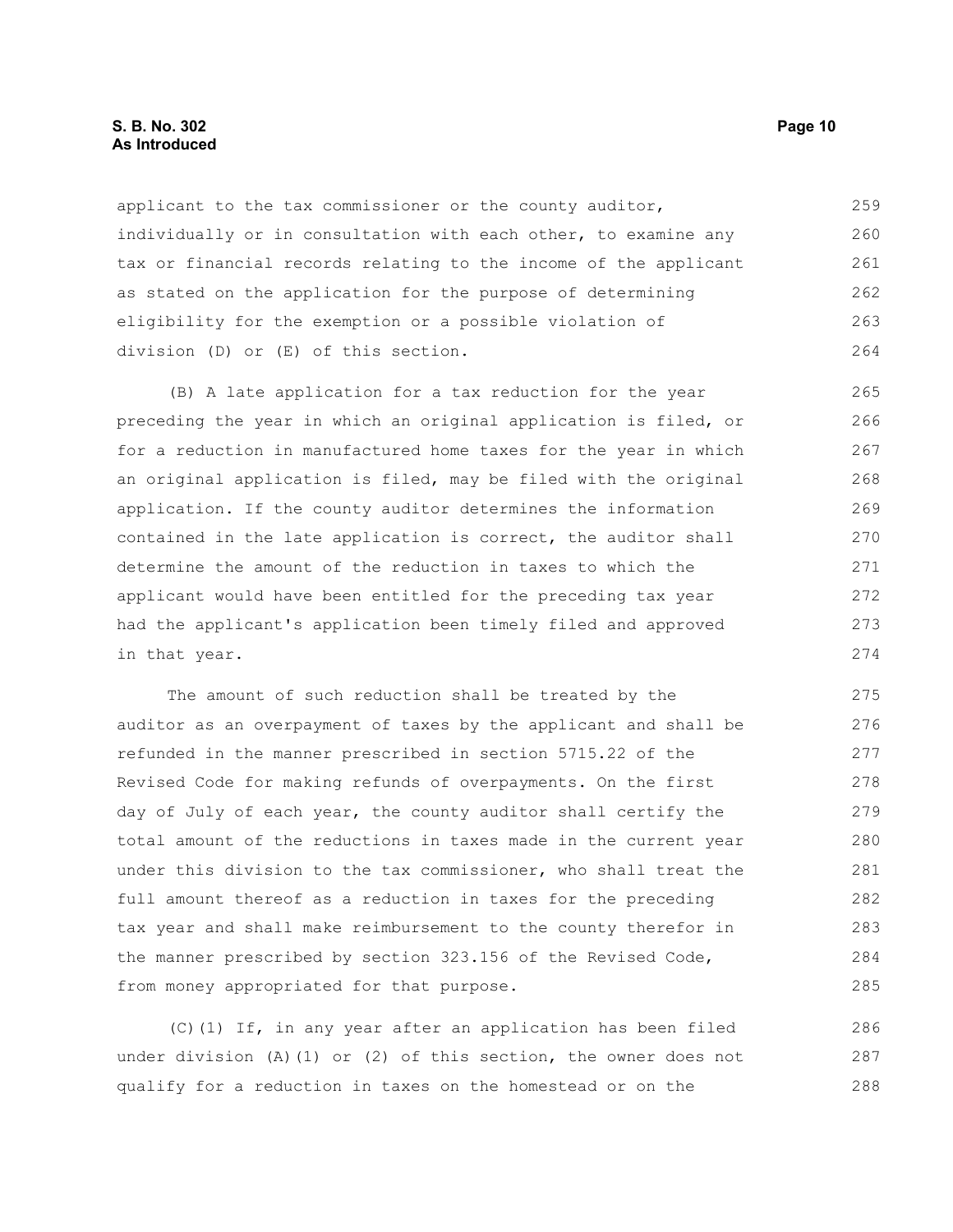manufactured or mobile home set forth on such application, the owner shall notify the county auditor that the owner is not qualified for a reduction in taxes. 289 290 291

(2) If, in any year after an application has been filed under division (A)(1) of this section, the occupant of a homestead in a housing cooperative does not qualify for a reduction in taxes on the homestead, the occupant shall notify the county auditor that the occupant is not qualified for a reduction in taxes or file a new application under division (A) (1) of this section.

(3) If the county auditor or county treasurer discovers that the owner of property not entitled to the reduction in taxes under division (B) of section 323.152 of the Revised Code failed to notify the county auditor as required by division (C) (1) of this section, a charge shall be imposed against the property in the amount by which taxes were reduced under that division for each tax year the county auditor ascertains that the property was not entitled to the reduction and was owned by the current owner. Interest shall accrue in the manner prescribed by division (B) of section 323.121 or division (G)(2) of section 4503.06 of the Revised Code on the amount by which taxes were reduced for each such tax year as if the reduction became delinquent taxes at the close of the last day the second installment of taxes for that tax year could be paid without penalty. The county auditor shall notify the owner, by ordinary mail, of the charge, of the owner's right to appeal the charge, and of the manner in which the owner may appeal. The owner may appeal the imposition of the charge and interest by filing an appeal with the county board of revision not later than the last day prescribed for payment of real and public utility property taxes under section 323.12 of the Revised Code following receipt 299 300 301 302 303 304 305 306 307 308 309 310 311 312 313 314 315 316 317 318 319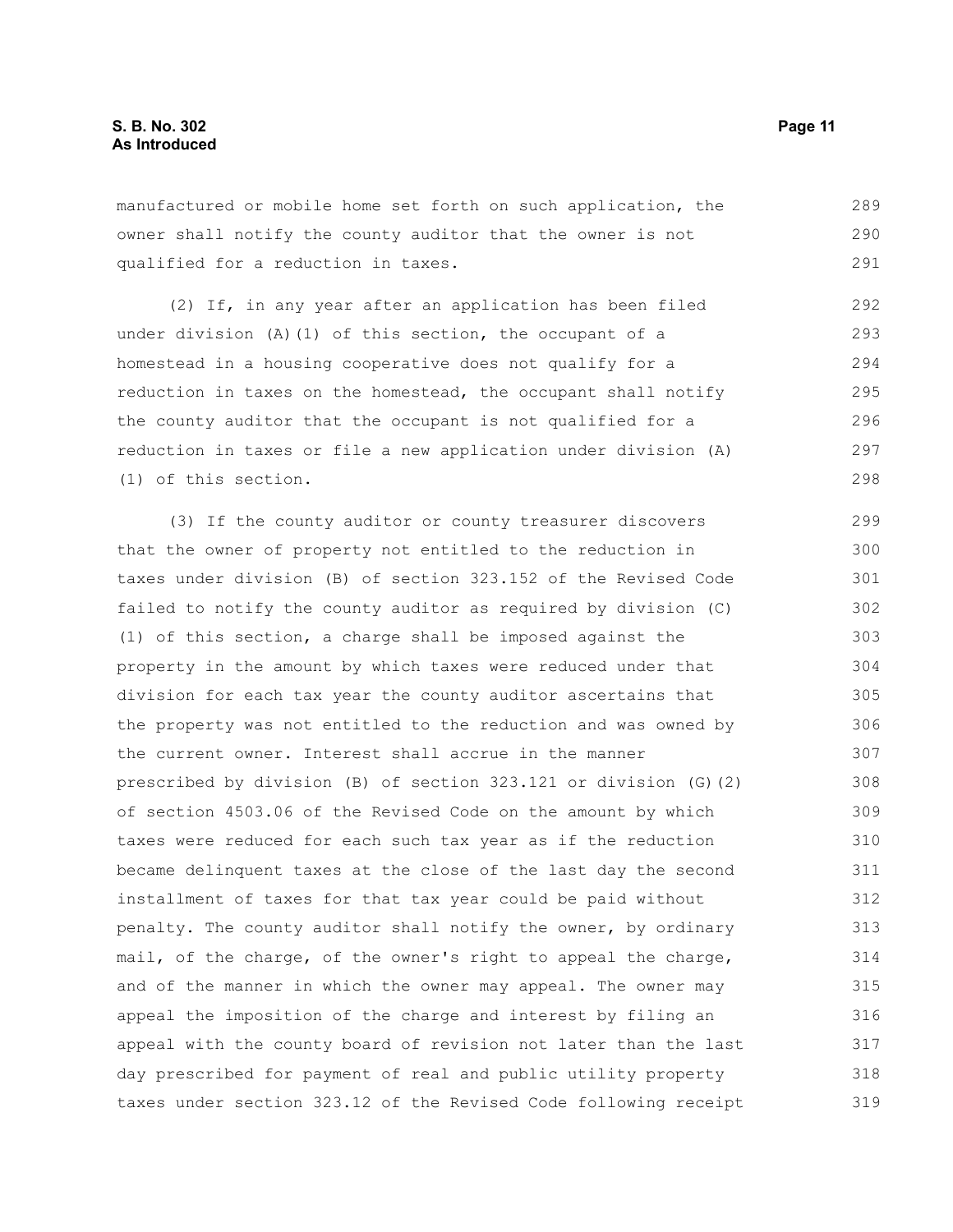#### **S. B. No. 302 Page 12 As Introduced**

of the notice and occurring at least ninety days after receipt of the notice. The appeal shall be treated in the same manner as a complaint relating to the valuation or assessment of real property under Chapter 5715. of the Revised Code. The charge and any interest shall be collected as other delinquent taxes. 320 321 322 323 324

(4) Each year during January, the county auditor shall furnish by ordinary mail a continuing application to each person receiving a reduction under division (A) of section 323.152 of the Revised Code. The continuing application shall be used to report changes in total income, ownership, occupancy, disability, and other information earlier furnished the auditor relative to the reduction in taxes on the property. The continuing application shall be returned to the auditor not later than the first Monday in June; provided, that if such changes do not affect the status of the homestead exemption or the amount of the reduction to which the owner is entitled under division (A) of section 323.152 of the Revised Code or to which the occupant is entitled under section 323.159 of the Revised Code, the application does not need to be returned. 325 326 327 328 329 330 331 332 333 334 335 336 337 338

(5) Each year during February, the county auditor, except as otherwise provided in this paragraph, shall furnish by ordinary mail an original application to the owner, as of the first day of January of that year, of a homestead or a manufactured or mobile home that transferred during the preceding calendar year and that qualified for and received a reduction in taxes under division (B) of section 323.152 of the Revised Code for the preceding tax year. In order to receive the reduction under that division, the owner shall file the application with the county auditor not later than the first Monday in June. If the application is not timely filed, the auditor shall not grant a reduction in taxes for the homestead 339 340 341 342 343 344 345 346 347 348 349 350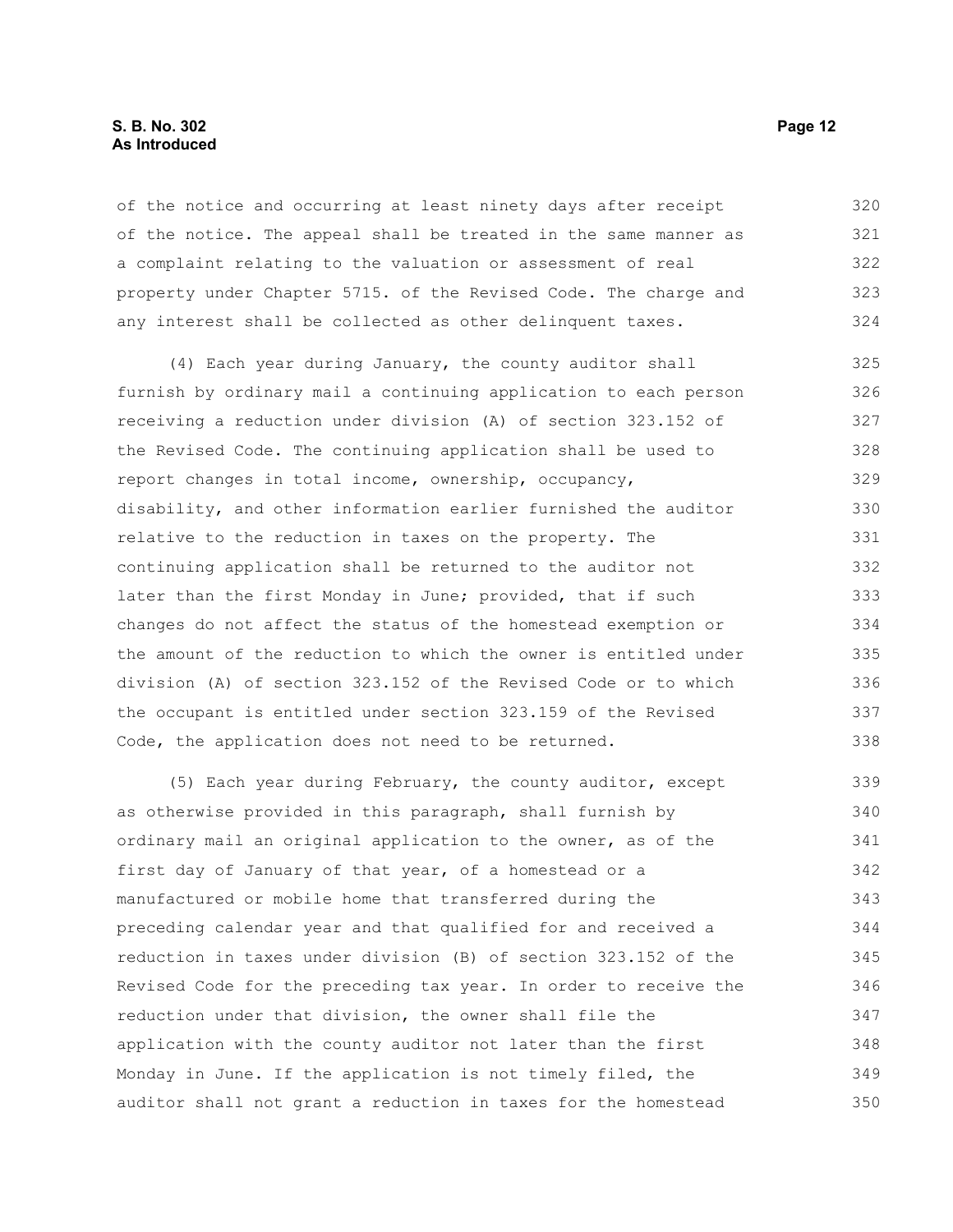for the current year, and shall notify the owner that the reduction in taxes has not been granted, in the same manner prescribed under section 323.154 of the Revised Code for notification of denial of an application. Failure of an owner to receive an application does not excuse the failure of the owner to file an original application. The county auditor is not required to furnish an application under this paragraph for any homestead for which application has previously been made on a form incorporated into any form used by the county auditor to administer the tax law in respect to the conveyance of real property or of used manufactured homes or used mobile homes, and an owner who previously has applied on such a form is not required to return an application furnished under this paragraph. 351 352 353 354 355 356 357 358 359 360 361 362 363 364

(D) No person shall knowingly make a false statement for the purpose of obtaining a reduction in the person's real property or manufactured home taxes under section 323.152 of the Revised Code. 365 366 367 368

(E) No person shall knowingly fail to notify the county auditor of changes required by division (C) of this section that have the effect of maintaining or securing a reduction in taxes under section 323.152 of the Revised Code. 369 370 371 372

(F) No person shall knowingly make a false statement or certification attesting to any person's physical or mental condition for purposes of qualifying such person for tax relief pursuant to sections 323.151 to 323.159 of the Revised Code. 373 374 375 376

**Sec. 4503.065.** (A)(1) Division (A) of this section applies to any of the following persons: 377 378

(a) An individual who is permanently and totally disabled; 379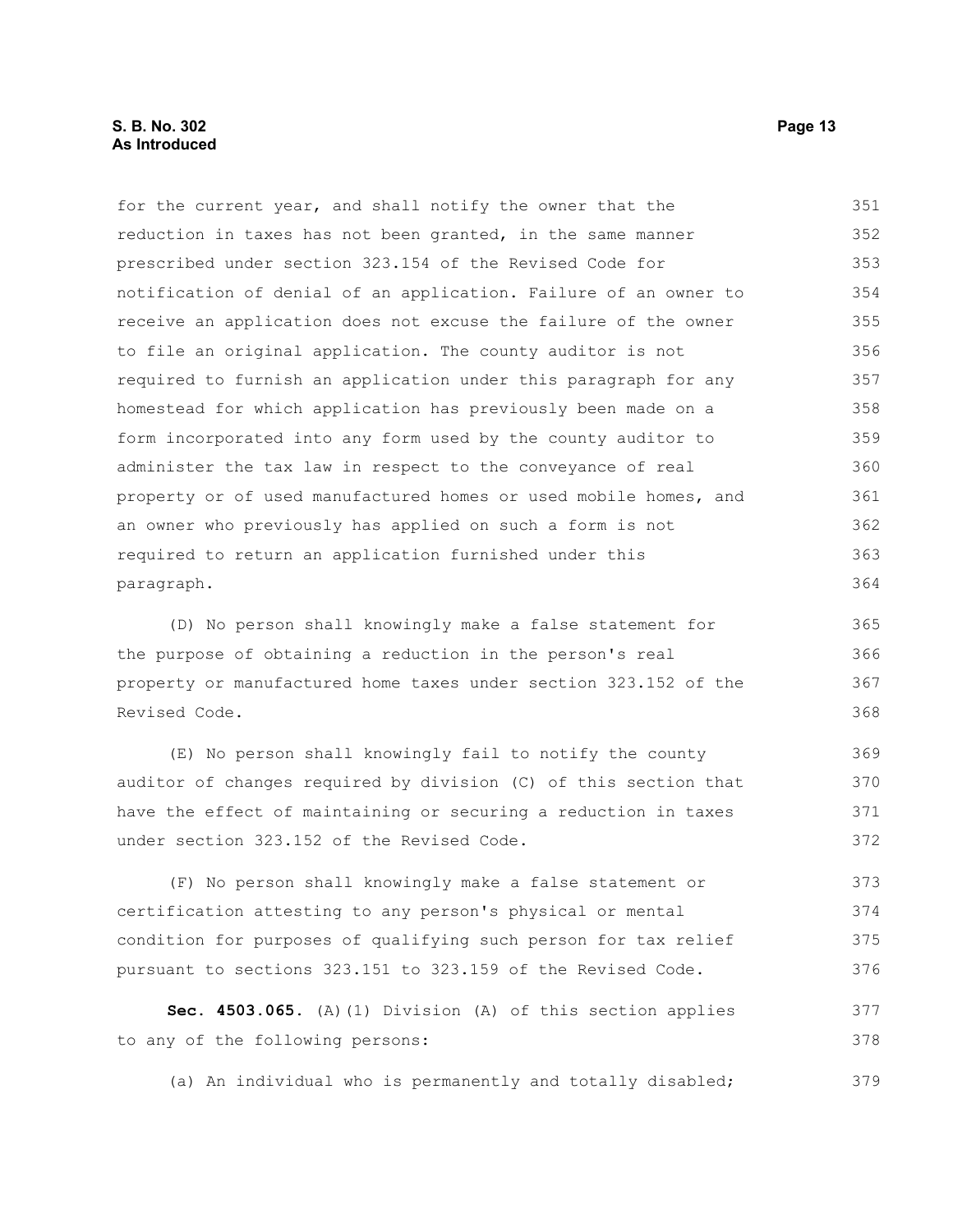(b) An individual who is sixty-five years of age or older; 380

(c) An individual who is the surviving spouse of a deceased person who was permanently and totally disabled or sixty-five years of age or older and who applied and qualified for a reduction in assessable value under this section in the year of death, provided the surviving spouse is at least fiftynine but not sixty-five or more years of age on the date the deceased spouse dies. 381 382 383 384 385 386 387

(2) The manufactured home tax on a manufactured or mobile home that is paid pursuant to division (C) of section 4503.06 of the Revised Code and that is owned and occupied as a home by an individual whose domicile is in this state and to whom this section applies, shall be reduced for any tax year for which an application for such reduction has been approved, provided the individual did not acquire ownership from a person, other than the individual's spouse, related by consanguinity or affinity for the purpose of qualifying for the reduction. An owner includes a settlor of a revocable or irrevocable inter vivos trust holding the title to a manufactured or mobile home occupied by the settlor as of right under the trust. 388 389 390 391 392 393 394 395 396 397 398 399

(a) For manufactured and mobile homes for which the tax imposed by section 4503.06 of the Revised Code is computed under division (D)(2) of that section, the reduction shall equal one of the following amounts, as applicable to the person: 400 401 402 403

(i) If the person received a reduction under this section for tax year 2007, the greater of the reduction for that tax year or the amount computed under division (A)(2)(b) of this section; 404 405 406 407

(ii) If the person received, for any homestead, a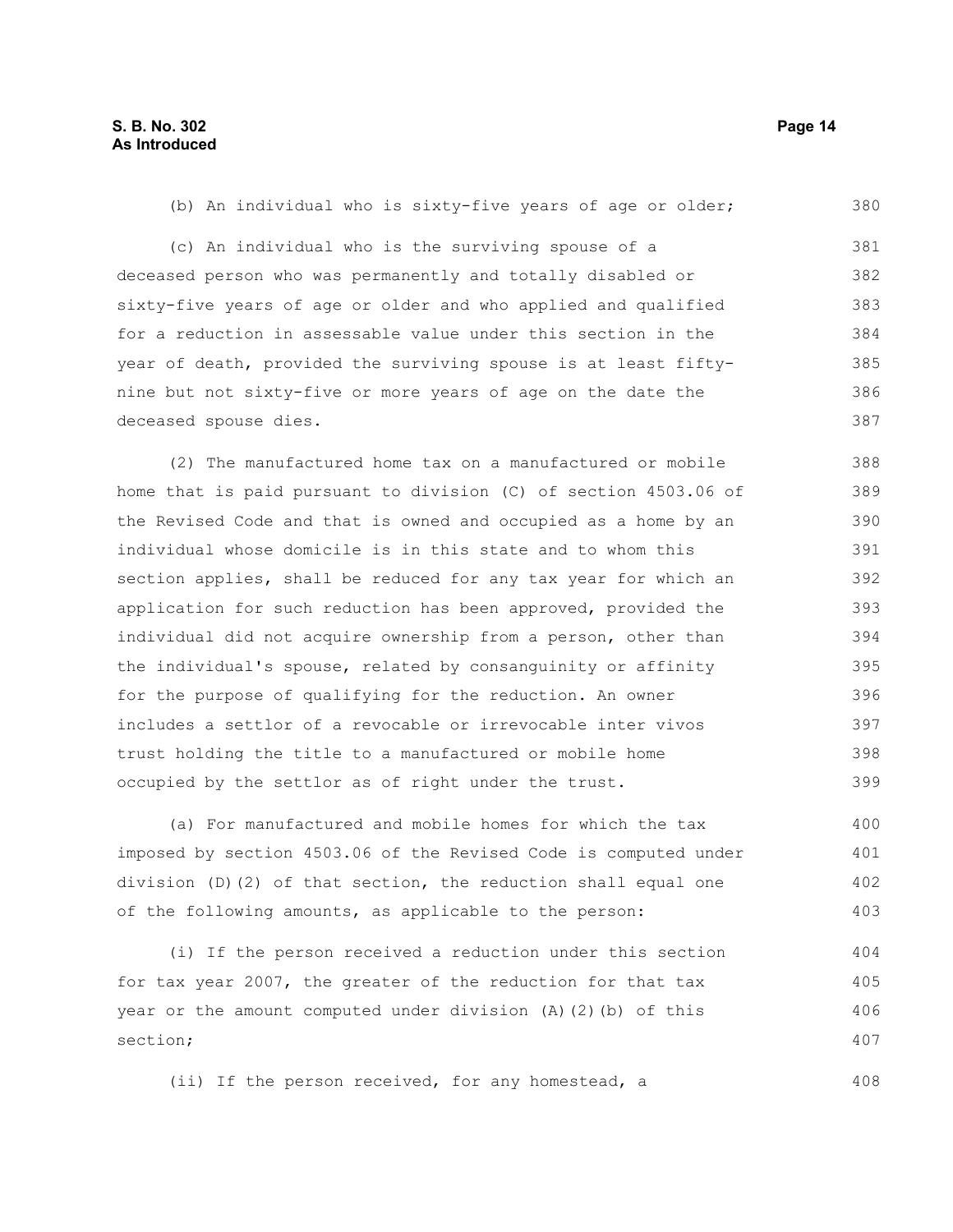reduction under division (A) of this section for tax year 2014 or under division (A)(1) of section 323.152 of the Revised Code for tax year 2013 or the person is the surviving spouse of such a person and the surviving spouse is at least fifty-nine years of age on the date the deceased spouse dies, the amount computed under division (A)(2)(b) of this section. For purposes of divisions (A)(2)(a)(ii) and (iii) of this section, a person receives a reduction under division (A) of this section or division (A)(1) of section 323.152 of the Revised Code for tax year 2014 or 2013, respectively, if the person files a late application for that respective tax year that is approved by the county auditor under section 4503.066 or 323.153 of the Revised Code. 409 410 411 412 413 414 415 416 417 418 419 420 421

(iii) If the person is not described in division (A)(2)(a) (i) or (ii) of this section and the person's total income does not exceed thirty thousand dollars, as adjusted under division (A)(2)(e) of this section, the amount computed under division (A)(2)(b) of this section. 422 423 424 425 426

(b) The amount of the reduction under division  $(A)$   $(2)$   $(b)$ of this section equals the product of the following: 427 428

(i) Twenty-five thousand dollars of the true value of the property in money; 429 430

(ii) The assessment percentage established by the tax commissioner under division (B) of section 5715.01 of the Revised Code, not to exceed thirty-five per cent; 431 432 433

(iii) The effective tax rate used to calculate the taxes charged against the property for the current year, where "effective tax rate" is defined as in section 323.08 of the Revised Code; 434 435 436 437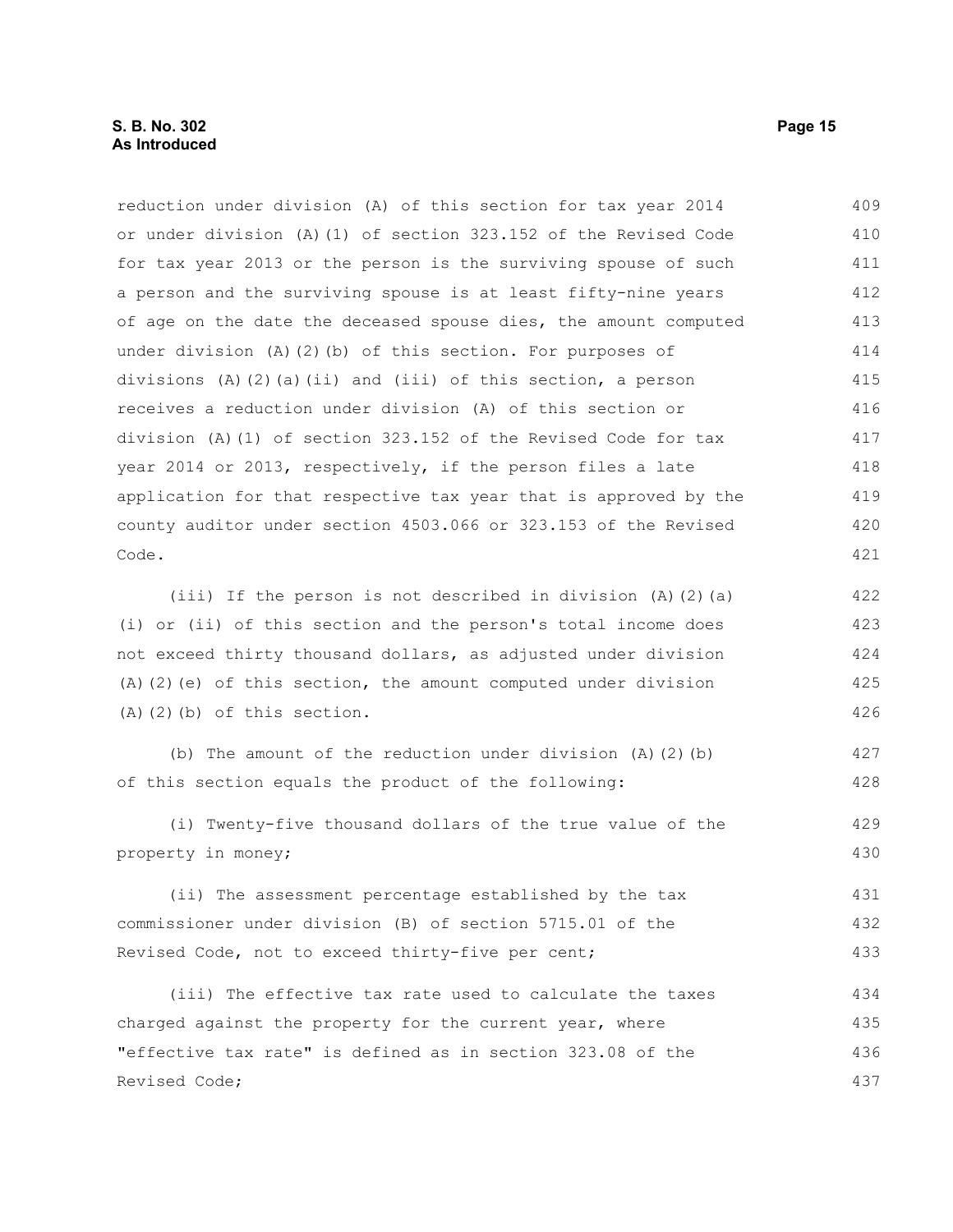### **S. B. No. 302 Page 16 As Introduced**

(iv) The quantity equal to one minus the sum of the percentage reductions in taxes received by the property for the current tax year under section 319.302 of the Revised Code and division (B) of section 323.152 of the Revised Code. 438 439 440 441

(c) For manufactured and mobile homes for which the tax imposed by section 4503.06 of the Revised Code is computed under division (D)(1) of that section, the reduction shall equal one of the following amounts, as applicable to the person:

(i) If the person received a reduction under this section for tax year 2007, the greater of the reduction for that tax year or the amount computed under division (A)(2)(d) of this section; 446 447 448 449

(ii) If the person received, for any homestead, a reduction under division (A) of this section for tax year 2014 or under division (A)(1) of section 323.152 of the Revised Code for tax year 2013 or the person is the surviving spouse of such a person and the surviving spouse is at least fifty-nine years of age on the date the deceased spouse dies, the amount computed under division (A)(2)(d) of this section. For purposes of divisions (A)(2)(c)(ii) and (iii) of this section, a person receives a reduction under division (A) of this section or under division (A)(1) of section 323.152 of the Revised Code for tax year 2014 or 2013, respectively, if the person files a late application for a refund of overpayments for that respective tax year that is approved by the county auditor under section 4503.066 of the Revised Code. 450 451 452 453 454 455 456 457 458 459 460 461 462 463

(iii) If the person is not described in division  $(A)$   $(2)$   $(c)$ (i) or (ii) of this section and the person's total income does not exceed thirty thousand dollars, as adjusted under division (A)(2)(e) of this section, the amount computed under division 464 465 466 467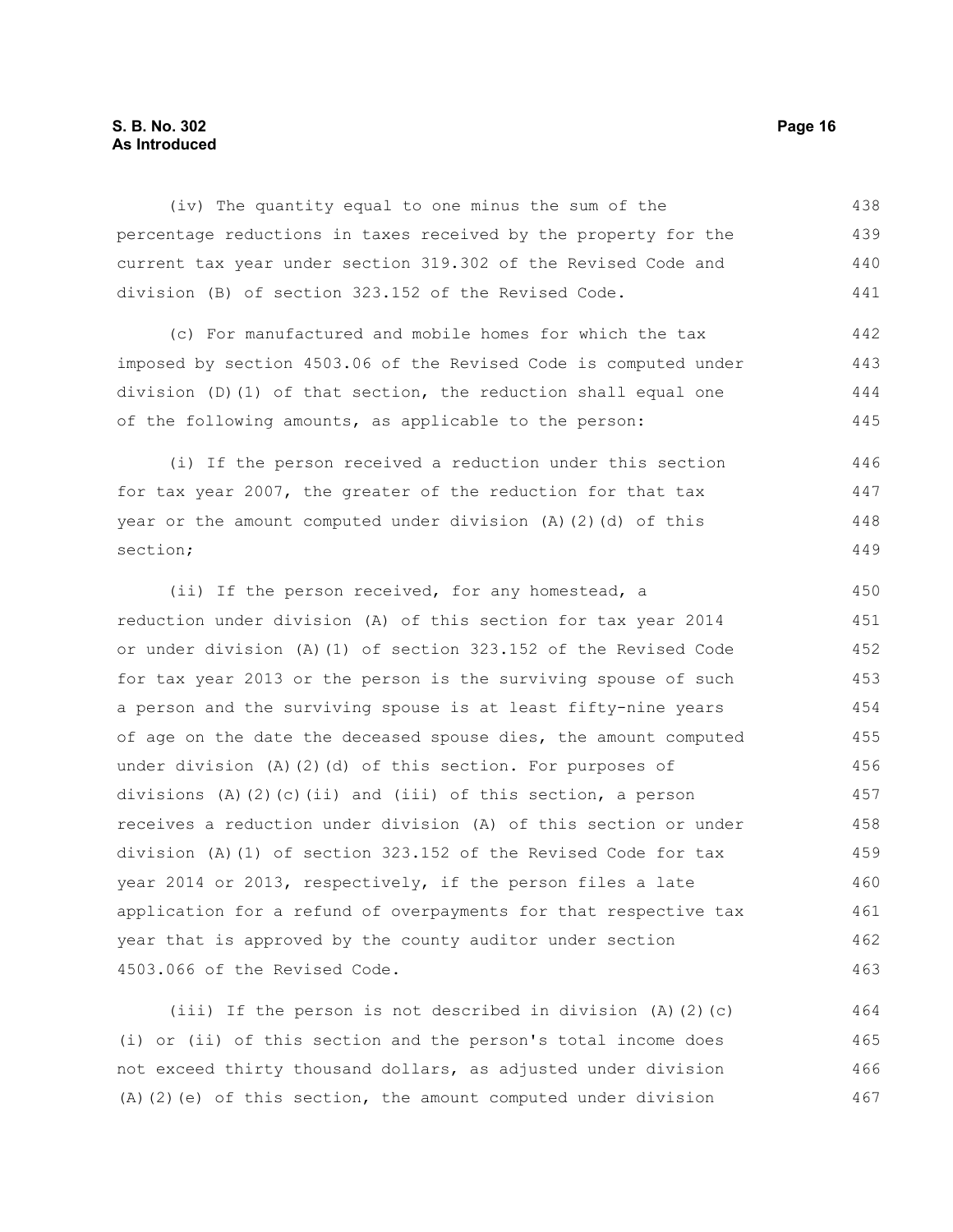| $(A)$ $(2)$ $(d)$ of this section.                                 |     |
|--------------------------------------------------------------------|-----|
| (d) The amount of the reduction under division $(A)$ $(2)$ $(d)$   | 469 |
| of this section equals the product of the following:               | 470 |
| (i) Twenty-five thousand dollars of the cost to the owner,         | 471 |
| or the market value at the time of purchase, whichever is          | 472 |
| greater, as those terms are used in division (D) (1) of section    | 473 |
| 4503.06 of the Revised Code;                                       | 474 |
| (ii) The percentage from the appropriate schedule in               | 475 |
| division (D)(1)(b) of section 4503.06 of the Revised Code;         | 476 |
| (iii) The assessment percentage of forty per cent used in          | 477 |
| division $(D)$ $(1)$ $(b)$ of section 4503.06 of the Revised Code; | 478 |
| (iv) The tax rate of the taxing district in which the home         | 479 |
| has its situs.                                                     | 480 |
| (e) Each calendar year, the tax commissioner shall adjust          | 481 |
| the income threshold described in divisions (A)(2)(a)(iii) and     | 482 |
| $(A)$ (2) (c) (iii) of this section by completing the following    | 483 |
| calculations in September of each year:                            | 484 |
| (i) Determine the percentage increase in the gross                 | 485 |
| domestic product deflator determined by the bureau of economic     | 486 |
| analysis of the United States department of commerce from the      | 487 |
| first day of January of the preceding calendar year to the last    | 488 |
| day of December of the preceding calendar year;                    | 489 |
| (ii) Multiply that percentage increase by the total income         | 490 |
| threshold for the ensuing tax year;                                | 491 |
| (iii) Add the resulting product to the total income                | 492 |
| threshold for the ensuing tax year;                                | 493 |
| (iv) Round the resulting sum to the nearest multiple of            | 494 |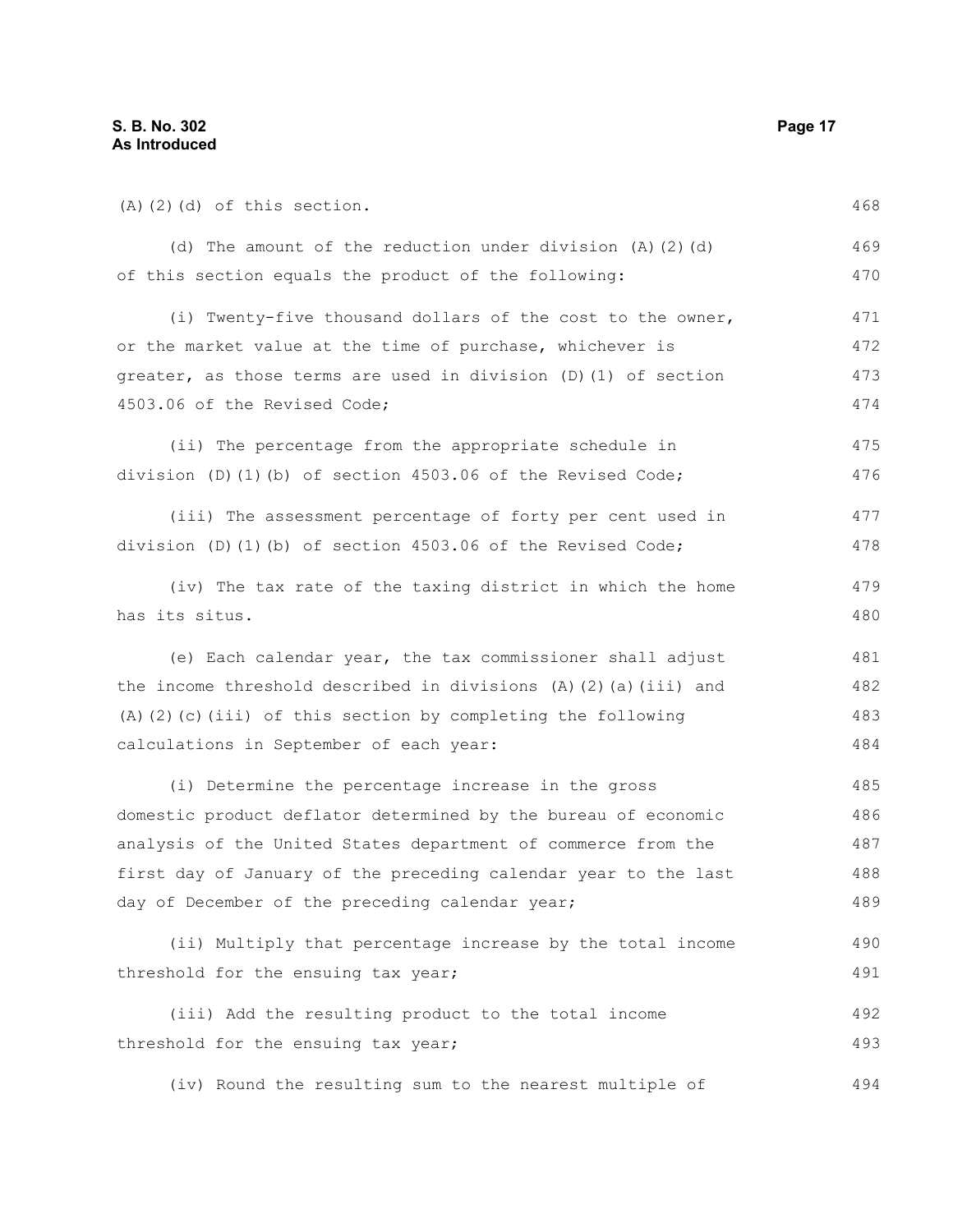one hundred dollars.

The commissioner shall certify the amount resulting from the adjustment to each county auditor not later than the first day of December each year. The certified amount applies to the second ensuing tax year. The commissioner shall not make the adjustment in any calendar year in which the amount resulting from the adjustment would be less than the total income threshold for the ensuing tax year. 496 497 498 499 500 501 502

(B) The manufactured home tax levied pursuant to division (C) of section 4503.06 of the Revised Code on a A manufactured or mobile home that is owned and occupied by a disabled veteran shall be reduced for any tax year for which an application forsuch reduction has been approvedexempted from the manufactured home tax imposed under division (C) of section 4503.06 of the Revised Code, provided the disabled veteran did not acquire ownership from a person, other than the disabled veteran's spouse, related by consanguinity or affinity for the purpose of qualifying for the reductionexemption. An owner includes an owner within the meaning of division (A)(2) of this section. 503 504 505 506 507 508 509 510 511 512 513

(1) For manufactured and mobile homes for which the tax imposed by section 4503.06 of the Revised Code is computed under $division$  (D)(2) of that section, the reduction shall equal the product obtained by multiplying fifty thousand dollars of the true value of the property in money by the amounts described indivisions (A)(2)(b)(ii) to (iv) of this section. 514 515 516 517 518 519

(2) For manufactured and mobile homes for which the tax imposed by section 4503.06 of the Revised Code is computed under division (D)(1) of that section, the reduction shall equal the product obtained by multiplying fifty thousand dollars of the cost to the owner, or the market value at the time of purchase, 520 521 522 523 524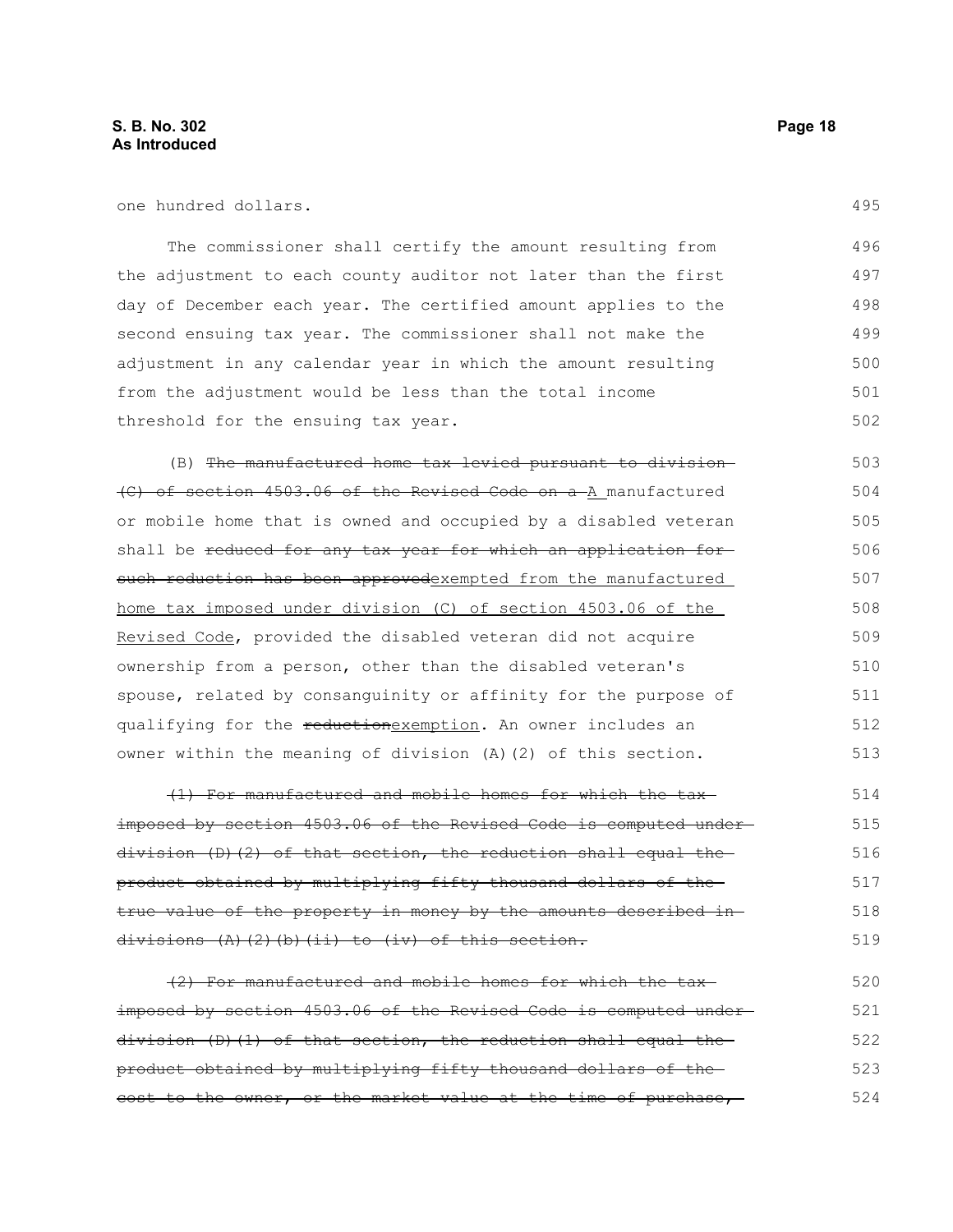| <del>whichever is greater, as those terms are used in division (D)(1) -</del> | 525 |
|-------------------------------------------------------------------------------|-----|
| of section 4503.06 of the Revised Code, by the amounts described-             | 526 |
| <del>in divisions (A)(2)(d)(ii) to (iv) of this section.</del>                | 527 |
| The reduction exemption is in lieu of any reduction under                     | 528 |
| section 4503.0610 of the Revised Code or division (A) of this                 | 529 |
| section. The reduction exemption applies to only one                          | 530 |
| manufactured or mobile home owned and occupied by a disabled                  | 531 |
| veteran. For the purposes of sections 4503.064 to 4503.069 of                 | 532 |
| the Revised Code, the exemption under division (B) of this                    | 533 |
| section is a reduction in manufactured home taxes in the amount               | 534 |
| of the current manufactured home taxes that would have been                   | 535 |
| charged and payable against the homestead if the homestead had                | 536 |
| <u>not been exempted.</u>                                                     | 537 |
| If a manufactured or mobile home qualifies for a reduction-                   | 538 |
| <del>in taxes is exempted from taxation under this division for the</del>     | 539 |
| year in which the disabled veteran dies, and the disabled                     | 540 |
| veteran is survived by a spouse who occupied the home when the                | 541 |
| disabled veteran died and who acquires ownership of the home,                 | 542 |
| the reduction shall continue through the year in which the                    | 543 |
| surviving spouse dies or remarries.                                           | 544 |
| (C) If the owner or the spouse of the owner of a                              | 545 |
| manufactured or mobile home is eligible for a homestead                       | 546 |
| exemption on the land upon which the home is located, the                     | 547 |
| reduction to which the owner or spouse is entitled under this                 | 548 |
| section shall not exceed the difference between the reduction to              | 549 |
| which the owner or spouse is entitled under division (A) or (B)               | 550 |
| of this section and the amount of the reduction under the                     | 551 |
| homestead exemption.                                                          | 552 |
|                                                                               |     |

(D) No reduction shall be made with respect to the home of any person convicted of violating division (C) or (D) of section 553 554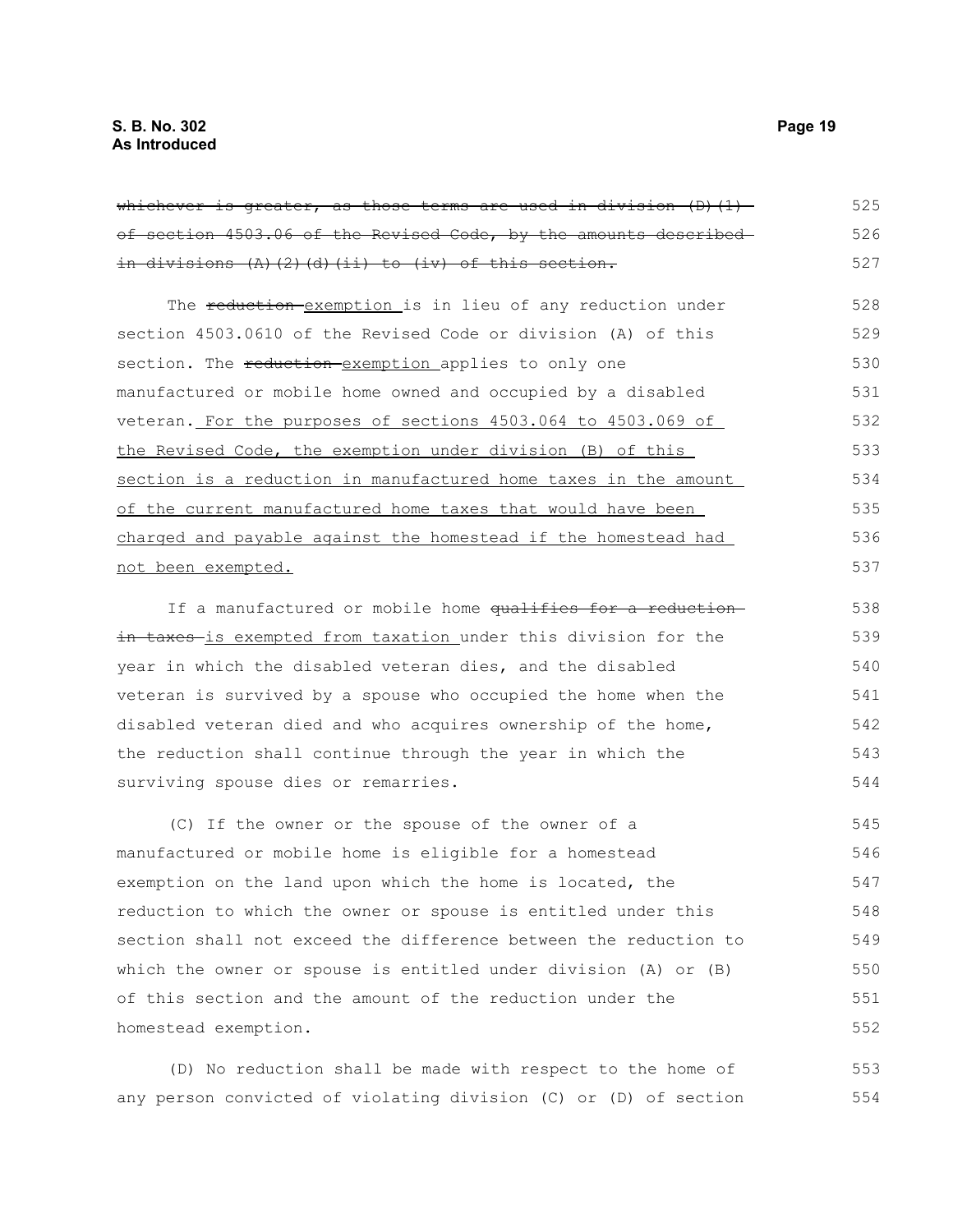4503.066 of the Revised Code for a period of three years following the conviction. 555 556

**Sec. 4503.066.** (A)(1) To obtain a tax reduction under section 4503.065 of the Revised Code, the owner of the home shall file an application with the county auditor of the county in which the home is located. An application for reduction in taxes based upon a physical disability shall be accompanied by a certificate signed by a physician, and an application for reduction in taxes based upon a mental disability shall be accompanied by a certificate signed by a physician or psychologist licensed to practice in this state. The certificate shall attest to the fact that the applicant is permanently and totally disabled, shall be in a form that the department of taxation requires, and shall include the definition of totally and permanently disabled as set forth in section 4503.064 of the Revised Code. An application for reduction in taxes based upon a disability certified as permanent and total by a state or federal agency having the function of so classifying persons shall be accompanied by a certificate from that agency. An application by a disabled veteran for the reduction exemption under division (B) of section 4503.065 of the Revised Code shall be accompanied by a letter or other written confirmation from the United States department of veterans affairs, or its predecessor or successor agency, showing that the veteran qualifies as a disabled veteran. 557 558 559 560 561 562 563 564 565 566 567 568 569 570 571 572 573 574 575 576 577 578 579

(2) Each application shall constitute a continuing application for a reduction in taxes for each year in which the manufactured or mobile home is occupied by the applicant. Failure to receive a new application or notification under division (B) of this section after an application for reduction has been approved is prima-facie evidence that the original 580 581 582 583 584 585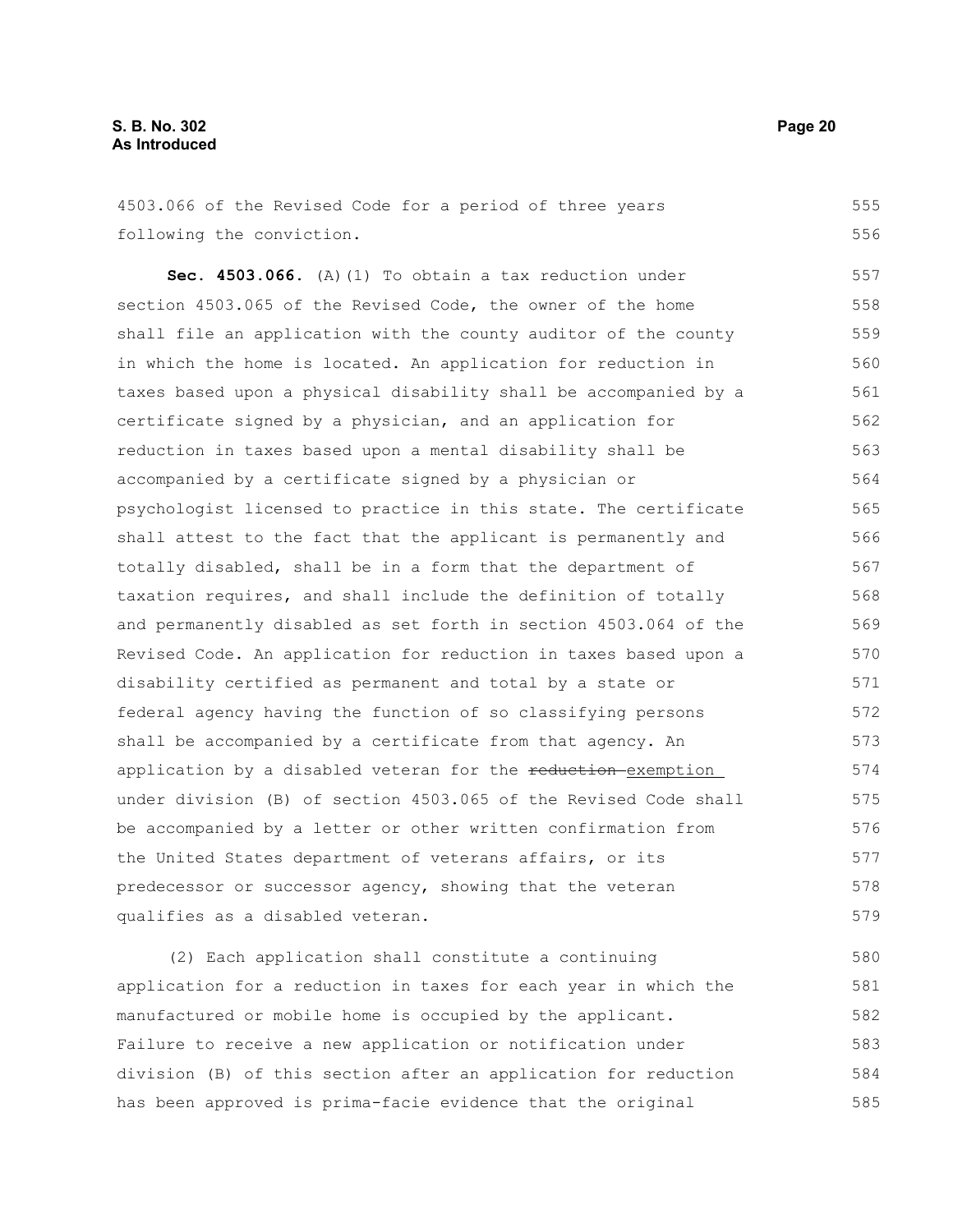applicant is entitled to the reduction calculated on the basis of the information contained in the original application. The original application and any subsequent application shall be in the form of a signed statement and shall be filed not later than the first Monday in June. The statement shall be on a form, devised and supplied by the tax commissioner, that shall require no more information than is necessary to establish the applicant's eligibility for the reduction in taxes and the amount of the reduction to which the applicant is entitled. The form shall contain a statement that signing such application constitutes a delegation of authority by the applicant to the tax commissioner or the county auditor, individually or in consultation with each other, to examine any tax or financial records that relate to the income of the applicant as stated on the application for the purpose of determining eligibility under, or possible violation of, division (C) or (D) of this section. The form also shall contain a statement that conviction of willfully falsifying information to obtain a reduction in taxes or failing to comply with division (B) of this section shall result in the revocation of the right to the reduction for a period of three years. 586 587 588 589 590 591 592 593 594 595 596 597 598 599 600 601 602 603 604 605 606

(3) A late application for a reduction in taxes for the year preceding the year for which an original application is filed may be filed with an original application. If the auditor determines that the information contained in the late application is correct, the auditor shall determine both the amount of the reduction in taxes to which the applicant would have been entitled for the current tax year had the application been timely filed and approved in the preceding year, and the amount the taxes levied under section 4503.06 of the Revised Code for the current year would have been reduced as a result of 607 608 609 610 611 612 613 614 615 616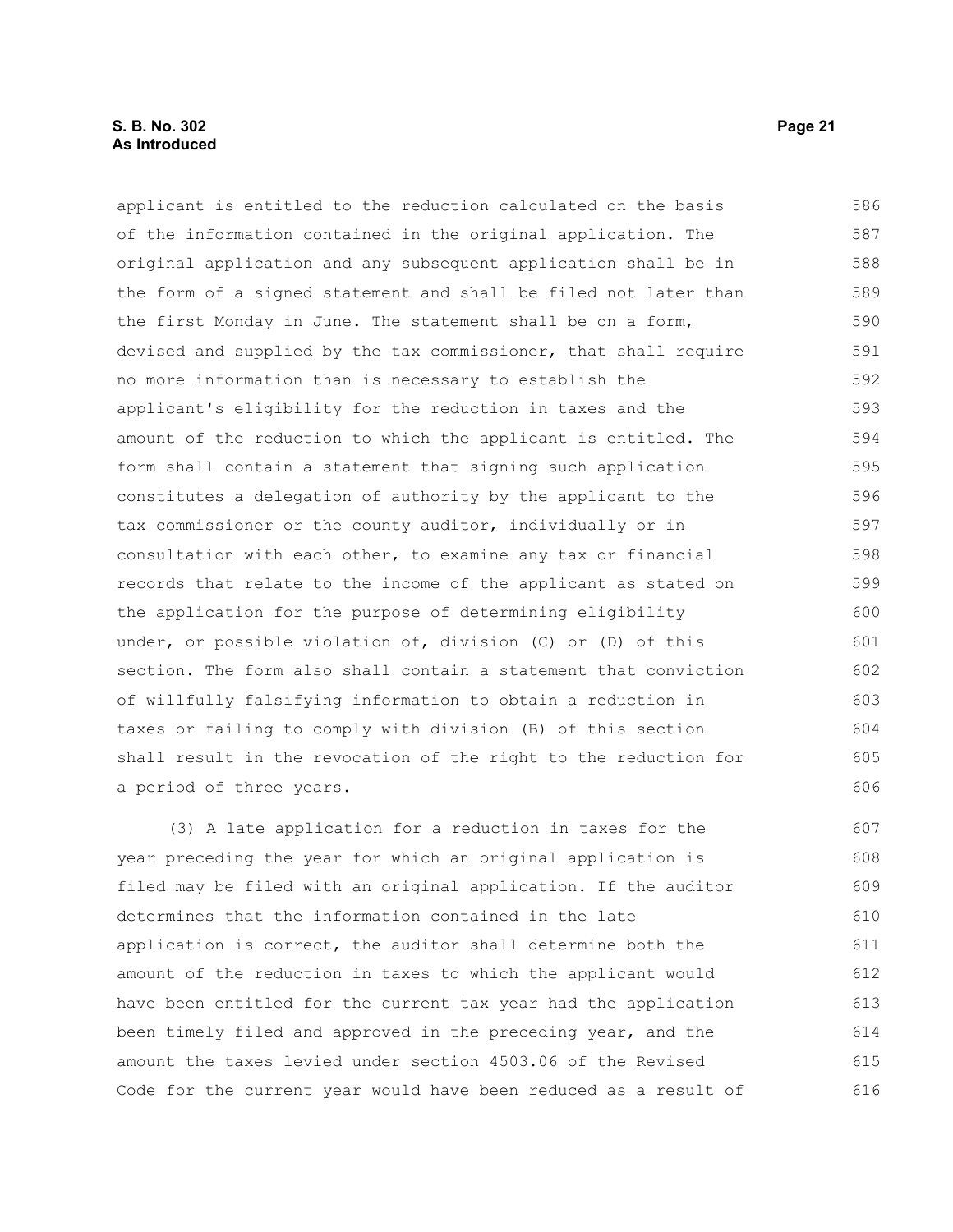#### **S. B. No. 302 Page 22 As Introduced**

the reduction. When an applicant is permanently and totally disabled on the first day of January of the year in which the applicant files a late application, the auditor, in making the determination of the amounts of the reduction in taxes under division (A)(3) of this section, is not required to determine that the applicant was permanently and totally disabled on the first day of January of the preceding year. 617 618 619 620 621 622 623

The amount of the reduction in taxes pursuant to a late application shall be treated as an overpayment of taxes by the applicant. The auditor shall credit the amount of the overpayment against the amount of the taxes or penalties then due from the applicant, and, at the next succeeding settlement, the amount of the credit shall be deducted from the amount of any taxes or penalties distributable to the county or any taxing unit in the county that has received the benefit of the taxes or penalties previously overpaid, in proportion to the benefits previously received. If, after the credit has been made, there remains a balance of the overpayment, or if there are no taxes or penalties due from the applicant, the auditor shall refund that balance to the applicant by a warrant drawn on the county treasurer in favor of the applicant. The treasurer shall pay the warrant from the general fund of the county. If there is insufficient money in the general fund to make the payment, the treasurer shall pay the warrant out of any undivided manufactured or mobile home taxes subsequently received by the treasurer for distribution to the county or taxing district in the county that received the benefit of the overpaid taxes, in proportion to the benefits previously received, and the amount paid from the undivided funds shall be deducted from the money otherwise distributable to the county or taxing district in the county at the next or any succeeding distribution. At the next 624 625 626 627 628 629 630 631 632 633 634 635 636 637 638 639 640 641 642 643 644 645 646 647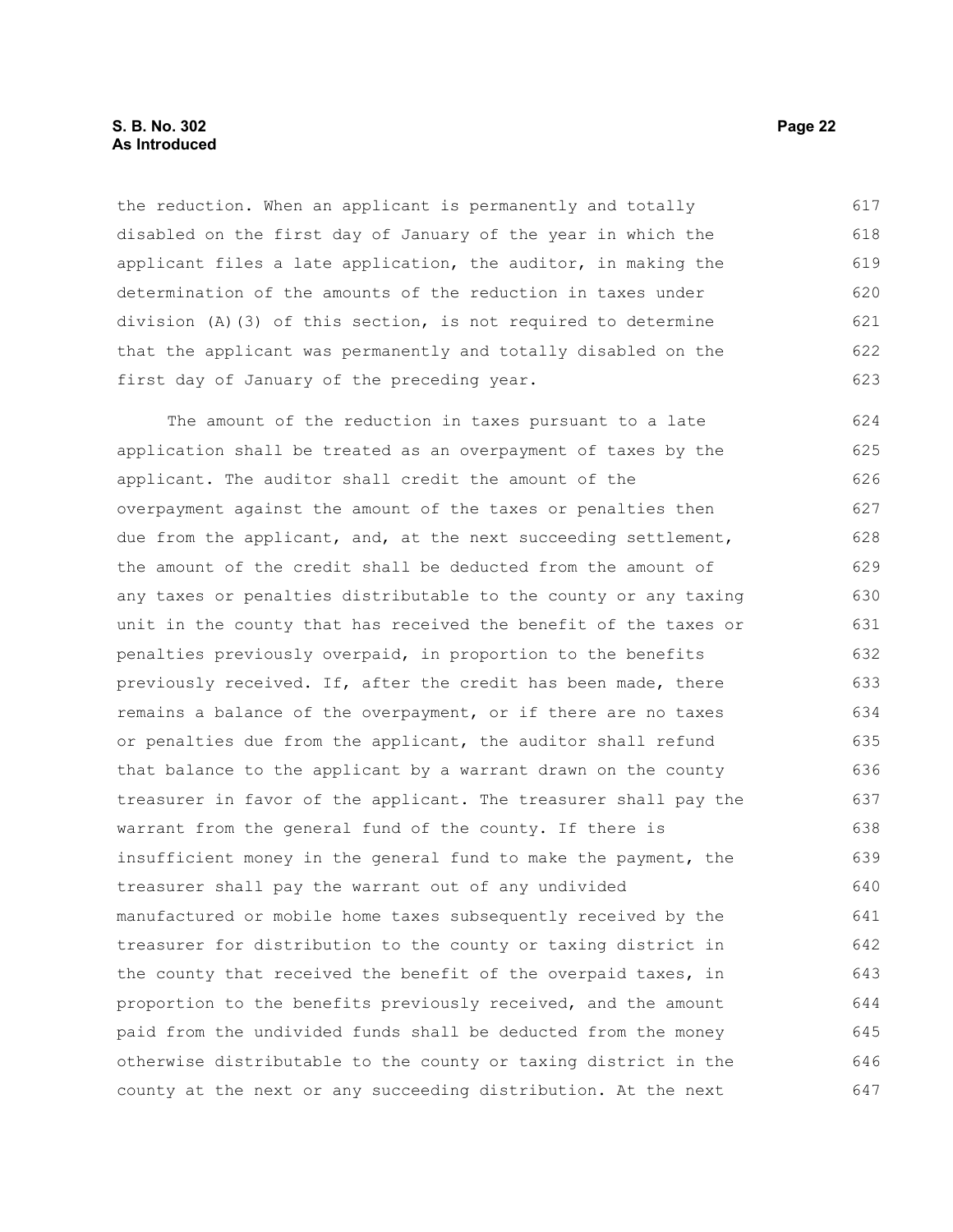### **S. B. No. 302 Page 23 As Introduced**

or any succeeding distribution after making the refund, the treasurer shall reimburse the general fund for any payment made from that fund by deducting the amount of that payment from the money distributable to the county or other taxing unit in the county that has received the benefit of the taxes, in proportion to the benefits previously received. On the second Monday in September of each year, the county auditor shall certify the total amount of the reductions in taxes made in the current year under division (A)(3) of this section to the tax commissioner who shall treat that amount as a reduction in taxes for the current tax year and shall make reimbursement to the county of that amount in the manner prescribed in section 4503.068 of the Revised Code, from moneys appropriated for that purpose. 648 649 650 651 652 653 654 655 656 657 658 659 660

(B) If in any year for which an application for reduction in taxes has been approved the owner no longer qualifies for the reduction, the owner shall notify the county auditor that the owner is not qualified for a reduction in taxes. 661 662 663 664

During January of each year, the county auditor shall furnish each person whose application for reduction has been approved, by ordinary mail, a form on which to report any changes in total income, ownership, occupancy, disability, and other information earlier furnished the auditor relative to the application. The form shall be completed and returned to the auditor not later than the first Monday in June if the changes would affect the person's eligibility for the reduction. 665 666 667 668 669 670 671 672

(C) No person shall knowingly make a false statement for the purpose of obtaining a reduction in taxes under section 4503.065 of the Revised Code. 673 674 675

(D) No person shall knowingly fail to notify the county auditor of any change required by division (B) of this section 676 677